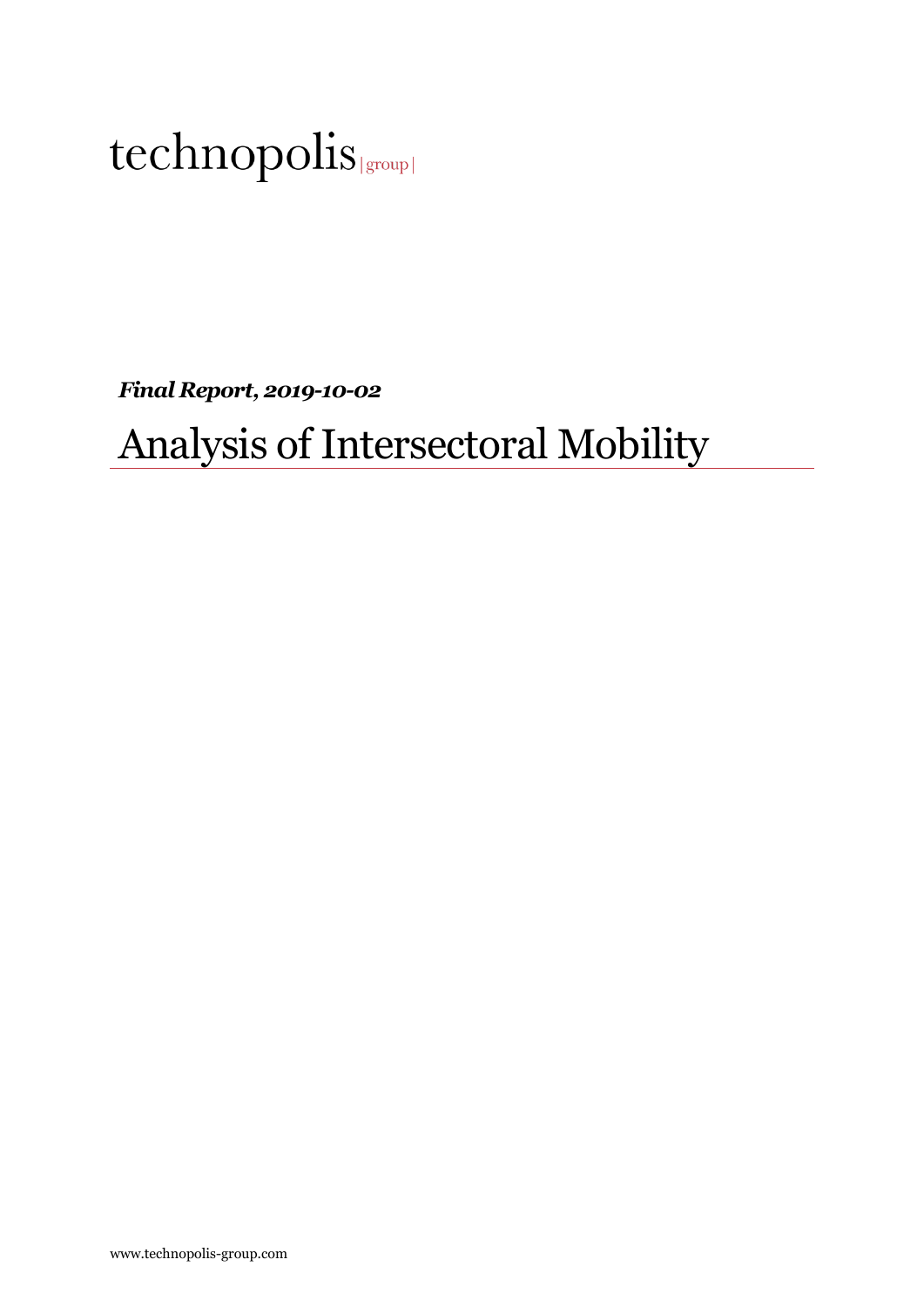$technopolis_{\text{\tiny{[group]}}}$ 

## Analysis of Intersectoral Mobility

technopolis |group| October 2019

Göran Melin Amanda Bengtsson Jallow Sam Kuritzén Kristian Sundgren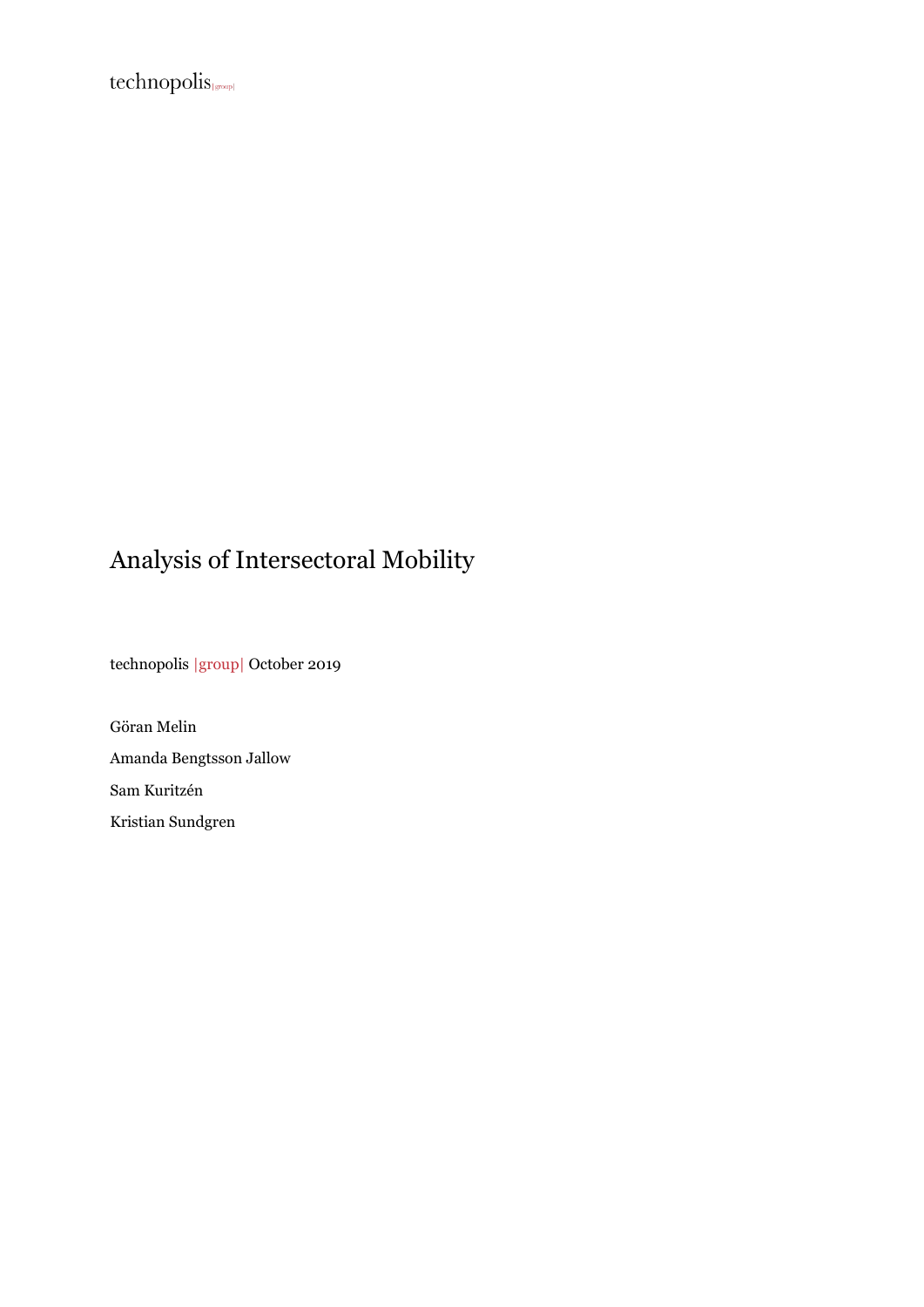# **Table of Contents**

| $\mathbf{1}$   |       |  |
|----------------|-------|--|
| 1.1            |       |  |
|                | 1.1.1 |  |
| 1.2            |       |  |
|                | 1.2.1 |  |
|                | 1.2.2 |  |
|                | 1.2.3 |  |
| 1.3            |       |  |
| 1.4            |       |  |
|                | 1.4.1 |  |
|                | 1.4.2 |  |
|                | 1.4.3 |  |
| 1.5            |       |  |
| $\overline{2}$ |       |  |
| 2.1            |       |  |
| 2.2            |       |  |
| 2.3            |       |  |
| 2.4            |       |  |
| 3              |       |  |
| 3.1            |       |  |
| 3.2            |       |  |
| $\overline{4}$ |       |  |
|                |       |  |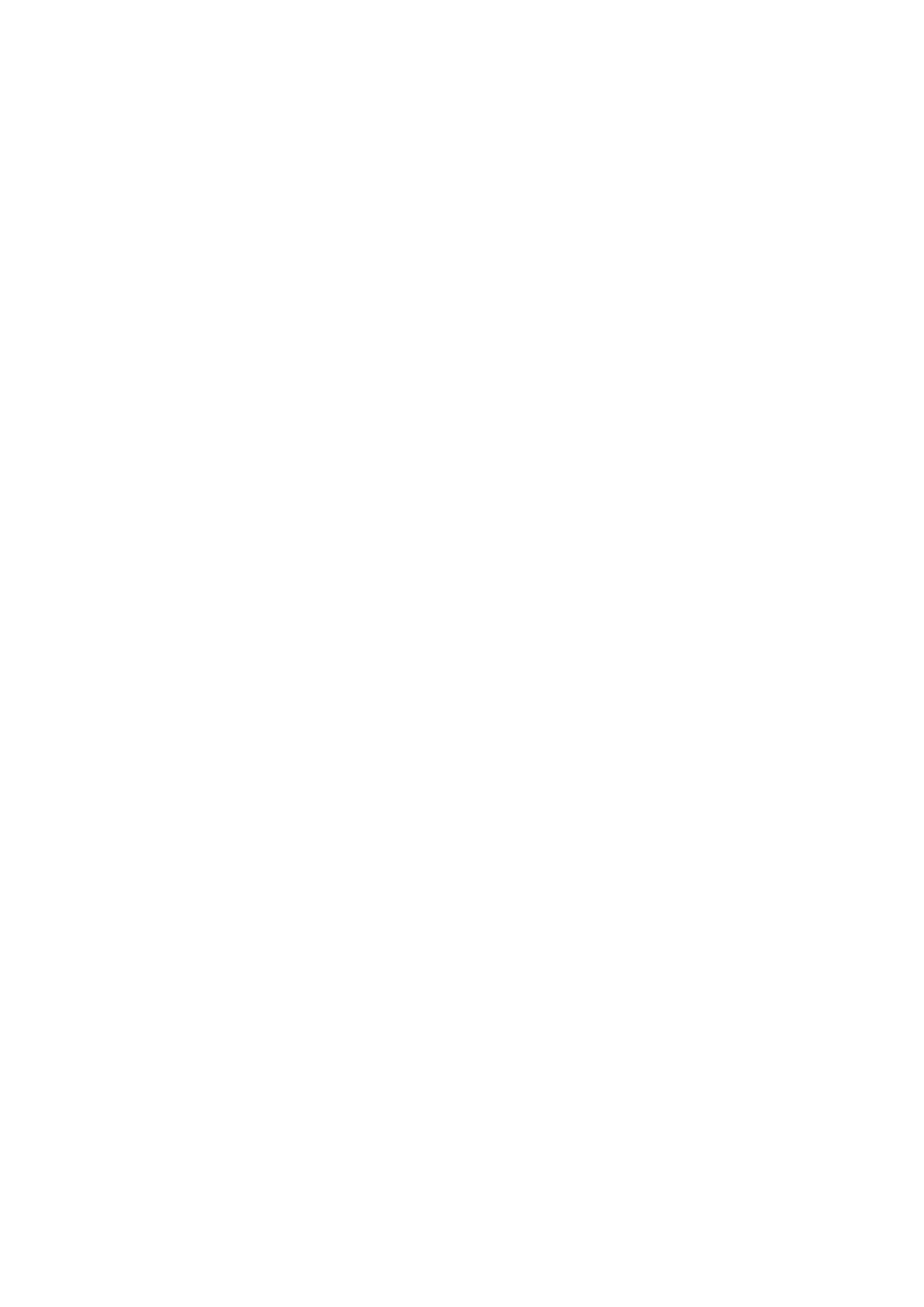## 1 Introduction

## 1.1 Background

## *1.1.1 Definition of intersectoral mobility*

Intersectoral mobility is at the core of knowledge transfer between the academic and non-academic sectors. In this report, intersectoral mobility is defined as the physical mobility of researchers between sectors (e.g. academia/industry/govt. agency/research institutes) in both directions. However, intersectoral mobility can also be considered in a broader context of knowledge exchange through people including the hiring of higher-level university graduates and researchers, PhD projects involving placements in private companies, dual career paths in public research organisations, universities and industry as well as spin-off creation.

Mobility between academia and other sectors is an important aspect for positive societal changes. The mobile researchers create bridges between the different sectors as they gain perspectives and insights from both sectors. This sort of mobility strengthens the trust between different organisations and underpins a common understanding of different thematic areas and societal challenges and perspectives, which in turn enables the sectors to collaborate and work towards the same ends. Intersectoral mobility can also challenge habitual ways of thinking within the sectors and foster fully new perspectives.

The study was commissioned by The Swedish Foundation for Strategic Research (SSF) and was undertaken March–October 2019. November 12, 2019, SSF organised an open one-day seminar on the topic Intersectoral mobility, where results from the study were presented.

The study team at Faugert & Co Utvärdering / Technopolis Sweden wishes to extend our gratitude towards all who generously shared their thoughts and experiences during the interviews.

## 1.2 Support instruments at SSF

To foster intersectoral mobility in Sweden, SSF financially supports intersectoral mobility directly through three different programmes. Each programme offers funding for research during mobility periods at different levels in academia, from PhD candidates to well-established researchers.

## *1.2.1 Strategic Mobility*

The Strategic Mobility programme (SM) was the first programme at SSF which purpose was to support intersectoral mobility of researchers. From 2007 the programme has aimed at helping well-established scientists from industry and academia to be more mobile between the sectors. The programme has a budget of SEK15m per year and each applicant can receive up to SEK1.5m for his or her project, including an option of SEK500k for repatriation in academia. The grant is supposed to cover a salary equivalent of four to twelve months of full-time work, which can be distributed part-time.

The number of applications has shifted over the years, but always remained between 20 and 60 each year with a peak 2009 with just over 60 applications. As an average, SSF funds 15 intersectoral projects each year and a big majority of those are researchers either coming from or moving to large corporations such as ABB, Ericsson and SAAB.

#### *1.2.2 Industry Doctoral Student*

SSF's second programme, Industry Doctoral Student (ID), focuses on PhD candidates. The ID programme has a budget twice as large as the SM programme, SEK30m per year. It targets individuals who have not yet been admitted to a PhD or a licentiate programme, or who have a licentiate degree but aim for a PhD. The admitted candidates are supposed to share their time between the company and the HEI, and they must also have two supervisors - one from each sector. Each applicant can apply for either a two-year grant á SEK1.25m or a 4–5 year grant á SEK2.5m. The grant is expected to cover about half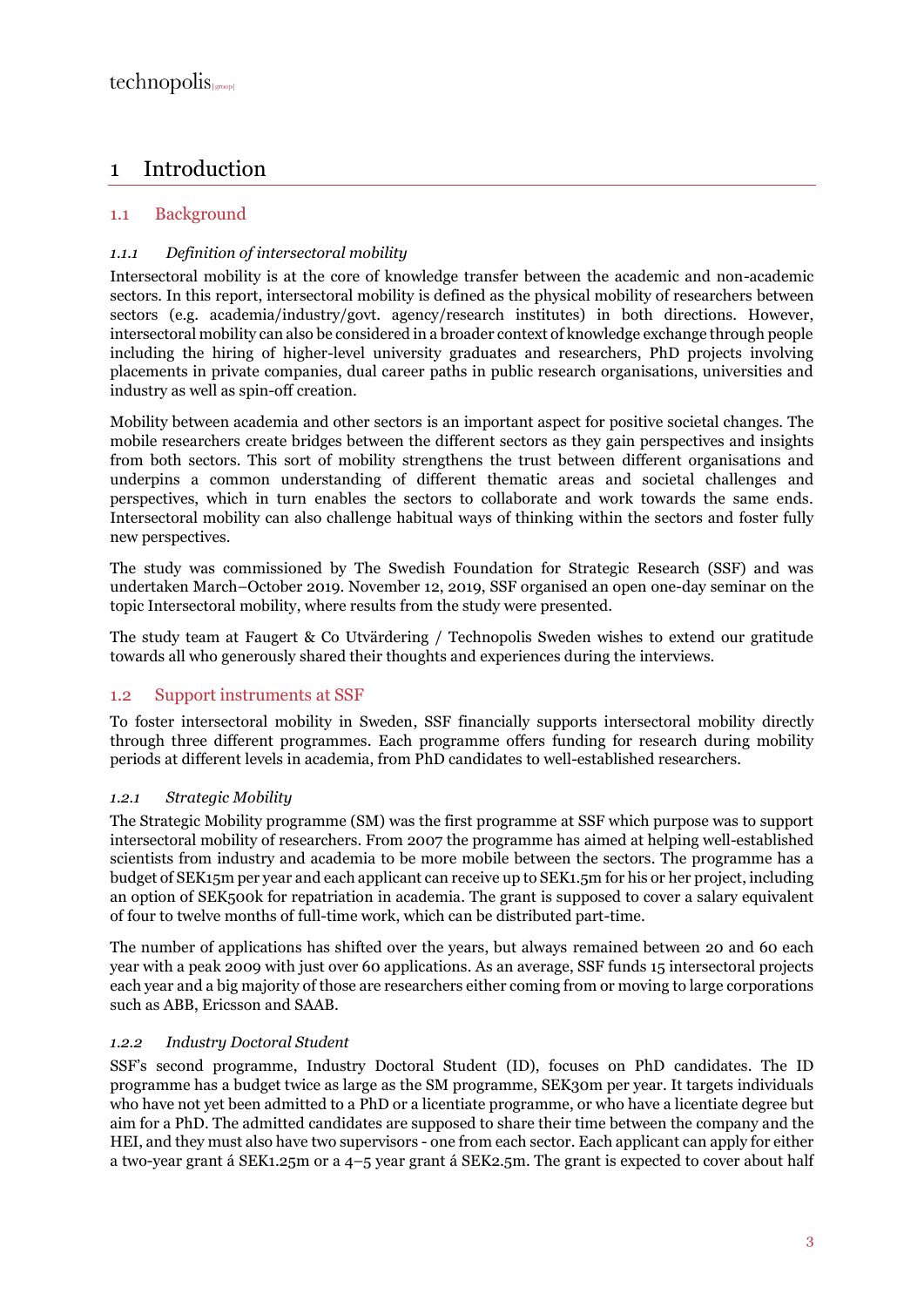of what a PhD or licentiate project normally costs. The other half is expected to be covered by the participating company.

With 256 applications in total and 60 approved projects, which add up to 23% approval rate.

#### *1.2.3 Research Institute Doctoral Student*

The most recent mobility programme at SFF is the Research Institute Doctoral Student (FID; (*Forskningsinstitutsdoktorand*). Instead of focusing on direct mobility between industry and academia, e.g. between HEIs and firms, FID tries to foster mobility through funding PhD or licentiate candidates at research institutes. These institutes are by definition promising environments for intersectoral networks, as a lot of the research being made there fill the gaps between academia and industry – or link the sectors together.

Since 2018, SFF has allocated SEK20m per year to candidates who, similar to ID, are supposed to share their time at the research institute and the HEI. SSF expects to be able to fund eight projects per year, each project receiving SEK2.5m.

In this report we do not take the FID programme into consideration due to its recent establishment. All the approved projects from the programme's first period are still in their preparatory state.

## 1.3 Study questions

The following study questions have guided our investigation of intersectoral mobility:

| <b>Scope</b>                      | <b>Evaluation Questions</b>                                                                                        |
|-----------------------------------|--------------------------------------------------------------------------------------------------------------------|
|                                   | What myths and facts can be identified regarding intersectoral<br>mobility?                                        |
|                                   | What obstacles exist regarding intersectoral mobility?<br>٠                                                        |
| Intersectoral mobility in general | What are the similarities and differences between Sweden,<br>Norway and Denmark concerning intersectoral mobility? |
|                                   | How important is intersectoral mobility in Sweden?                                                                 |
|                                   | What is the added value of intersectoral mobility?                                                                 |
|                                   | What are the effects, that we can see today, from SM and ID?                                                       |
|                                   | Through which methods and how have the participating<br>organisations chosen which projects to focus on?           |
|                                   | What are the positive and negative experiences from the<br>programmes?                                             |
| <b>SSF's programmes</b>           | What tools could be considered to increase intersectoral<br>mobility?                                              |
|                                   | Are there any overlaps with other programmes, calls or<br>initiatives in Sweden?                                   |
|                                   | How could SSF's programmes be modified with regard to<br>other similar initiatives or programmes?                  |

## 1.4 Method

The methods used to gather the necessary information for this study were literature and document studies, scoping interviews and in-depth interviews.

#### *1.4.1 Literature and document studies*

Literature and document studies were done for several purposes. We have used SSF's own documentation, programme descriptions and calls for applications to get an understanding of the programmes. Moreover, we have read and analysed a substantial number of scientific articles, reports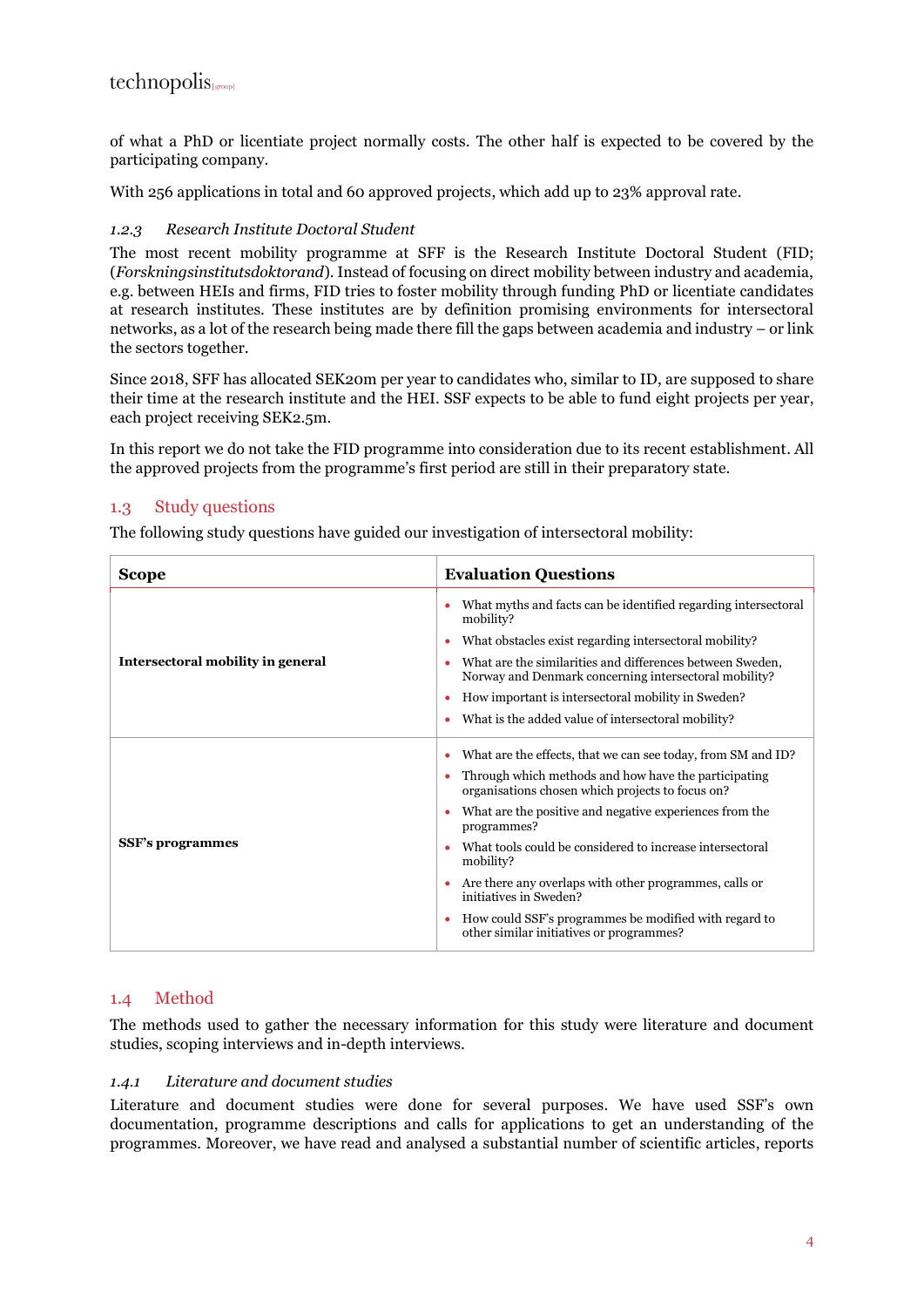and other relevant documents that investigate the subject of intersectoral mobility, with the purpose to grasp the general view and the facts concerning intersectoral mobility in Sweden and beyond.

## *1.4.2 Scoping interviews*

The first interviews were scoping interviews, which purpose were to get a broader understanding of SFF's programmes and the issue of intersectoral mobility in Sweden, Norway and Denmark. We have done scoping interviews with four key individuals from the Scandinavian countries.

## *1.4.3 In-depth interviews*

The scoping interviews were followed by in-depth interviews with a selection of participants from the programmes and their supervisors. In total, excluding the scoping interviews, 21 people were interviewed, and the interviews followed a semi-structured template based on the study questions. To encourage a flexible and dynamic conversation, we did not always follow the template strictly. This method enables the conversation to evolve and include other interesting views, which may not have been foreseen beforehand.

One thing to keep in mind when analysing the results is that our selection of interviewees most probably has a bias concerning the risks and benefits of intersectoral mobility. Most of the PhD candidates and researchers who we interviewed have been or are now undergoing a financially supported intersectoral mobility period and are therefore most likely to have a more positive view on the matter than the average PhD candidate or researcher. However, we have also talked to the academic and industrial supervisors, who we assume have a broader and more nuanced perspective on intersectoral mobility.

## 1.5 Disposition of the report

**Chapter [2](#page-6-0)** presents findings related to motives, expectations, obstacles, outcomes and effects of intersectoral mobility. A few comparisons with the Scandinavian neighbour countries as well as other parts of EU are also given. Results from pervious studies of various scope and scale are presented side by side with the empirical findings from the investigation of SSF's SM and ID programmes. In this way, the interview data and the literature review are mirrored. **Chapter [3](#page-17-0)** presents the conclusions and reflections regarding SSF's intersectoral activities.

## <span id="page-6-0"></span>2 Review of intersectoral mobility; views of the intersectorally mobile

## 2.1 Motives and expectations

There are incentives as well as disincentives to engage in intersectoral mobility, both from academia's side and from the companies' side. One of the reasons for higher education institutions (HEIs) to develop closer relationships with companies, through intersectoral mobility, is to make their research more relevant and to gain access to private funds and resources. Furthermore, the HEIs are expected to pursue their "third mission" more intensely, which can be achieved by cooperating more with businesses. On the other hand, intersectoral mobility might appear irrelevant to HEIs in the sense that research in the private sector may be of a more applicable character and oriented towards meeting market demands. 1 Therefore, scepticism has been voiced from academia regarding the scientific quality of the research in intersectoral projects.

The companies' rationale for involving in university collaborations is that it enables them to co-develop knowledge that addresses the specific problems that they are facing. Collaboration also provides access to data, skills, technology and human capital, which are all critical resources for improving economic performance and innovation capability. <sup>2</sup> The companies are not always as interested in getting their

<sup>1</sup> Salimi, N., Bekkers, R. & Frenken, K. "Does working with industry come at a price? A study of doctoral candidates' performance in collaborative vs. non-collaborative Ph.D. projects", *Technovation,* 2015, volumes 41–42, pages 51-61

<sup>2</sup> Ibid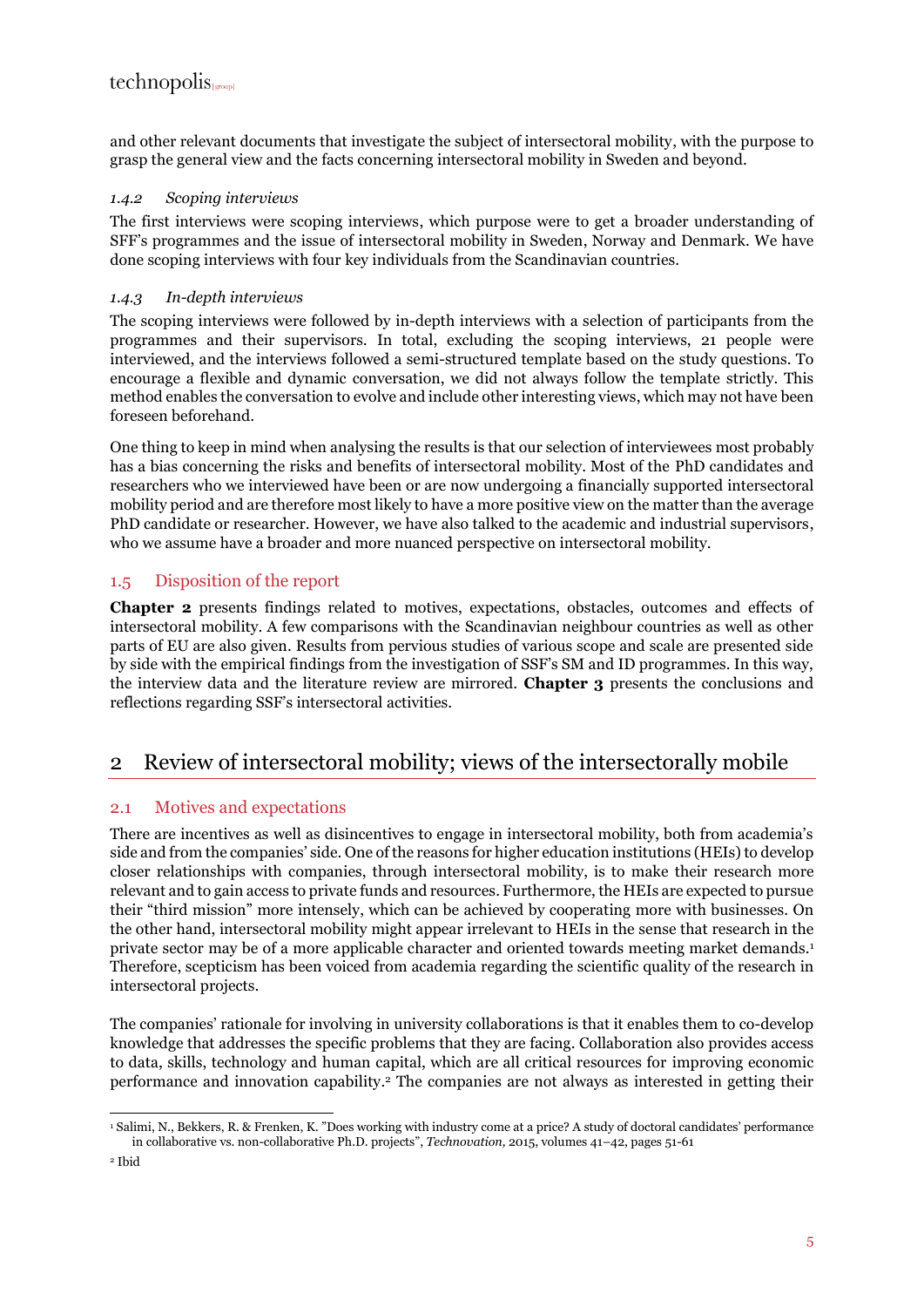## $technopolis_{\text{group}}$

research published in scientific journals, but instead want the research to have applicable and marketoriented outcomes.

When interviewing R&D managers for 50 companies collaborating with two universities in Stockholm, Broström<sup>3</sup> identified four main drivers and motives for the industry to collaborate with academia:

- Collaboration for process or product development
- Access to academic networks; the possibility of connecting with prominent researchers could sometimes be a stronger incentive than just the networks furthering the research within a particular research area
- Competence development/supply; to be able to recruit competent researchers as well as to retain personnel, securing research capacity and future human capital supply
- Business opportunities involving business models such as distributing academic research results and the use of academic experts in product evaluations, or when academia often is a substantial part of the customer base

These four drivers were also touched upon when companies, in collaboration with three Swedish industrial PhD schools, expressed their reasons for involvement. <sup>4</sup> Some of the reasons mentioned were access to new knowledge and state-of-the-art research, and to develop internal R&D activities as a base for competence development and personnel recruitment. For the participating PhD schools in that study, their incentives were to develop their doctoral education, strengthening ties with industry, and to strengthen their university's position within certain research areas.

If we turn to the participants in SM and ID, their motives for engaging in intersectoral mobility is of course mostly presented on individual level, but partly, the motives still echo what was found in the studies mentioned above. In terms of initiating ID projects and establishing the collaboration between parties, and appointing industrial PhD candidates, our interviewees described a few different ways to do this. A couple of interviewees mentioned that the projects were initiated by the industrial PhD candidate, where some were extensions of previous projects (i.e. master projects or theses work, or usual academiaindustry collaboration projects). Other projects emerged due to the PhD candidate's increased interest in conducting academic research and PhD training with the current industry employer. In other cases, ID project proposals were initiated by the supervisors without a particular PhD candidate in mind. These projects were typically advertised either on the university or company job advertisement sites. In one case the industrial PhD candidate was personally approached by the industrial supervisor. Our interviewees mentioned that project ideas usually are identified by the company but in close collaboration with the PhD candidate or academic partner. However, there are some examples of the other way around.

For SM participants there are two ways in which they initiated their strategic mobility projects. Interviewees mentioned that it was either the SM participant – moving from academia to industry – who initiated the mobility project because s/he had discovered the SSF funding scheme while looking for research funding, and then contacted the industrial part, or that the SM participant – moving from industry to academia – realised that a project idea was 'too' academic (and risky) for the employer's usual R&I activities (and support), but that it could be conducted by the help of SSF funding.

The interviewees explained that there were occasionally some pre-existing contacts on organisational level (between the company and the university) but for the most part, the contacts were rather new or, in a few cases, were none-existing prior to the mobility project. The (new) contacts were often

<sup>3</sup> Broström, A. "Firms' rationales for interaction with research universities and the principles for public co-funding", *The Journal of Technology Transfer,* 2012, volume 37, Issue 3, pages 313–329

<sup>4</sup> Gustavsson, L., Nuur, C. & Söderlind, J. " An Impact Analysis of Regional Industry-University Interactions: The Case of Industrial PhD Schools", *Industry and Higher Education,* 2016, volume 30, issue 1, pages 41-51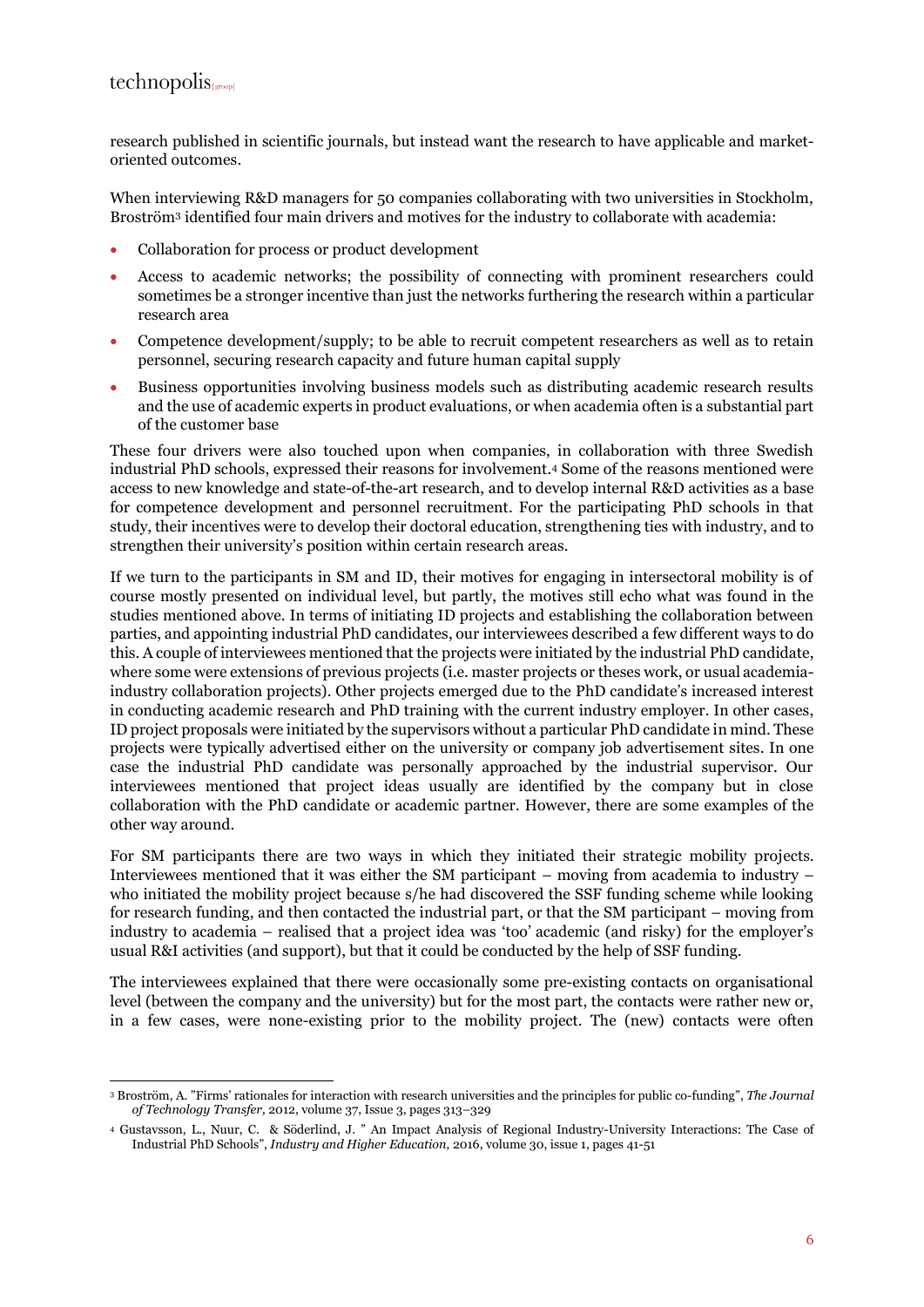## $technopolis_{\text{group}}$

established through personal encounters during conferences, or through re-established personal workrelated contacts with the research environment/company.

The ID participants saw very few possibilities to carry out the project without SSF's funding; neither the ID participants nor their supervisors saw any alternatives to SSF's funding scheme for industrial doctorates. There was only one case where the ID project proposal was submitted to another financier prior to the SSF submission. <sup>5</sup> One PhD candidate put it as follows:

*We had no obvious alternatives to SSF's ID programme. Most grants we found were directed towards post-docs and not PhD candidates; there were some other foundations we considered but for those, the amounts were smaller and did not cover the entire PhD period of 4–5 years. So, they were not suitable alternatives.* 

This was slightly different for the SM participants. In several cases, the SM interviewees mentioned that the SM project could have fitted into a "standard collaboration project". However, they also mentioned that this was not exactly what they were interested in at the moment since they were looking for deeper contacts with the other sector.

A majority of the SM interviewees described that they were searching for a funding scheme which provided them with the opportunity to develop deeper knowledge exchanges and research engagements with the other sector. This included having the opportunity to conduct a study with other characteristics than the ones they were used to, such as more 'academic' projects (for industry researchers) or end-user centred projects (for academic researchers). These aspects were among the reasons for choosing the SSF funding scheme instead of other funding schemes (schemes provided by Vinnova, the Swedish Energy Agency, Formas, other research foundations or the EU, for example).

On a Europe-wide level, the MORE3 study investigated what the top three motives for intersectoral mobility were, taking the researchers' current sectors of employment into account. <sup>6</sup> Through surveys, it was found that for researchers working within the public sector, networking, contributing to society and progressing their career were the main motives behind their choice to undertake an intersectoral move. Networking was also one of the main motives for researchers from the private sector, and specifically researchers from SMEs and start-ups, who wanted to change sector to be able to research their ideas further and finally making them marketable.

Another finding in the MORE3 study is that the longer the researchers had advanced in their careers, the likelier they were to undergo an intersectoral move. These results are not analysed further in the study, but a likely cause to this is that the longer a researcher has worked within academia, the more secure and confident he or she is as well as more open to face other challenges than those present at HEIs. When only analysing to which sector the mobile researchers from different levels of academia chose to move to, PhD holders or equivalent who are not yet fully independent, were more likely to move to SMEs and start-ups, while established researchers were more likely to move to the not-for-profit sector.

## 2.2 Obstacles towards intersectoral mobility

In a Dutch study, the conflicting interests and goals between companies and HEIs are brought to light.<sup>7</sup> Making research outcomes public is one of the most challenging issues between industry and academia. Researchers from academia are in general oriented towards producing publications and spreading their results as widely as possible. Additionally, they have incentives to publish their results promptly to maximise citation impact. The companies' aim is, in most cases, to commercialise the knowledge. In

<sup>5</sup> Here the proposal was initially intended as a sub-project of a larger research project which was submitted to Vinnova as part of a project within one of the Strategic innovation programmes (SIP). However, the larger research project was declined by the SIP and then the ID-part of it was, successfully, submitted to SSF as an isolated ID-project.

<sup>6</sup> European Comission, *MORE3 study – Final report,* 2017, p. 148

<sup>7</sup> Salimi, N., Bekkers, R. & Frenken, K., "Does working with industry come at a price? A study of doctoral candidates' performance in collaborative vs. non-collaborative Ph.D. projects", *Technovation,* 2015, volumes 41–42, pages 51-61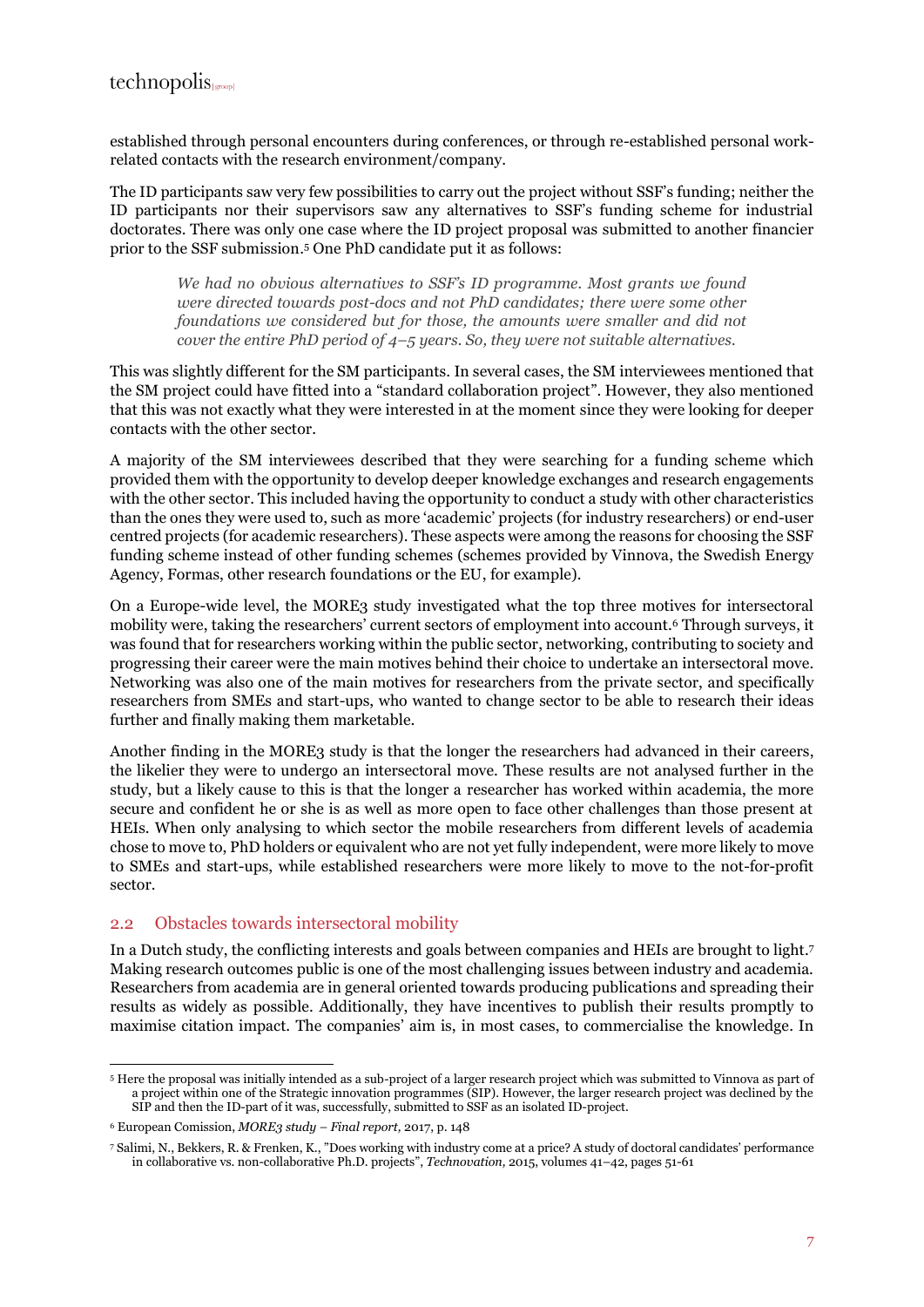other words, the industry has an incentive to surreptitiously appropriate and develop research outcomes, rather than disclose them through academic publications. This divergence of interests can cause the results from a collaboration not to be published at all, or that only parts of the findings will be publicly disclosed. Alternatively, the publication of results may be delayed until the company has had time to apply for a patent or commercialise the knowledge. We are not certain how frequent or serious this problem actually is, but we have previously come across such issues that were serious, for example, a young postdoctoral researcher who did her research at a company was denied to publish the results as the company perceived them to be negative to the company. To complete a postdoc period without any publications is obviously catastrophic. Her research career unfortunately ended then and there.<sup>8</sup>

Several interviewees mentioned that the programme arrangements are especially good in terms of dealing with different views on publications since the programmes cater for the ability to publish academic papers whilst working with industrial research projects. The mobility programmes also provide industry researchers who have shifted to academic research with the chance to keep the original (fixed) position in the industry, thus providing the industrial researchers with the 'safety' needed to dare trying academic research.

On a Swedish national level, the KLOSS<sup>9</sup> report identified a range of challenges constituting obstacles for intersectoral mobility. Some of these challenges stem from personal incentives (or the lack thereof) as well as differing views on merits in the two sectors. Other challenges are of a more practical nature, where obstacles arise from a lack of understanding the regulatory framework and the difficulties in trying to accommodate the different demands from two different employers. The report also addressed the differences between Swedish HEIs with regard to what type of research is being conducted (mostly applied or basic), degree of organisational support, geographical location and the set-up of the regional economy, for example, which could all be factors promoting or hindering this type of mobility for researchers and teachers.

Single individuals often constitute the necessary bridge for initiating cooperation between different organisations. The KLOSS report stated that there is a need for both academia and their partners to find solutions that facilitate and stimulate individuals to be more mobile between the organisations. Today, the incentives for researchers to undertake such mobility are rather weak and even inverted, the report stated, as there is no clear mode of measuring the academic merits of non-academic collaborations. Moreover, there are no requirements from academia for researchers to collaborate with other sectors within their discipline. As a result, collaboration with sectors outside of academia are not prioritised or particularly rewarded. From a historical perspective, Benner and Sörlin ascertained that education, research and collaboration are today relatively separated at many Swedish HEIs and the authors noted the need for a move towards making intersectoral mobility part of both research and education.<sup>10</sup> This would require changes in the merit system and creating incentives regarding collaboration.

Naturvetarna, <sup>11</sup> a Swedish trade union for academics in the natural sciences, has also addressed the compatibility (or lack thereof) regarding research activities in non-academic sectors and the Swedish academic merit system. They see this as one of two major obstacles concerning intersectoral researcher mobility, making it difficult for those who once left academia to return. Naturally, scientific merits should weigh heavily when recruiting to positions in HEIs, but Naturvetarna argues that scientific knowledge can be acquired through other means than publications in scientific journals. Furthermore, it is not certain that the university lecturer with the highest publication count makes the best teacher, Naturvetarna states. They perceive the comparatively better working conditions, job security, salary and possibility for career advancement in industry as the other major obstacle towards returning to

<sup>8</sup> Åström, T. et al, *Evaluation of Swedish National Research Programmes for the Pharmaceutical, Biotechnology and Medical Technology Industries*, 2013, Faugert & Co Utvärdering.

<sup>9</sup> Broström, A., Feldmann, A. & Blaus, J. *Strategisk samverkan – möjligheter och modeller som stärker lärosätet som utbildningsinstitution, forskningsmiljö och samhällsaktör*, 2015, KLOSS

<sup>10</sup> Benner, M. & Sörlin, S. *Samverkansuppgiften i ett historiskt och institutionellt perspektiv*, 2015, Vinnova

<sup>11</sup> Nicklasson, H. & Andersson, S. *Trygghet och attraktivitet – en forskarkarriär för framtiden. Betänkande av Forskarkarriärutredningen. Synpunkter från Naturvetarna*, 2016, Naturvetarna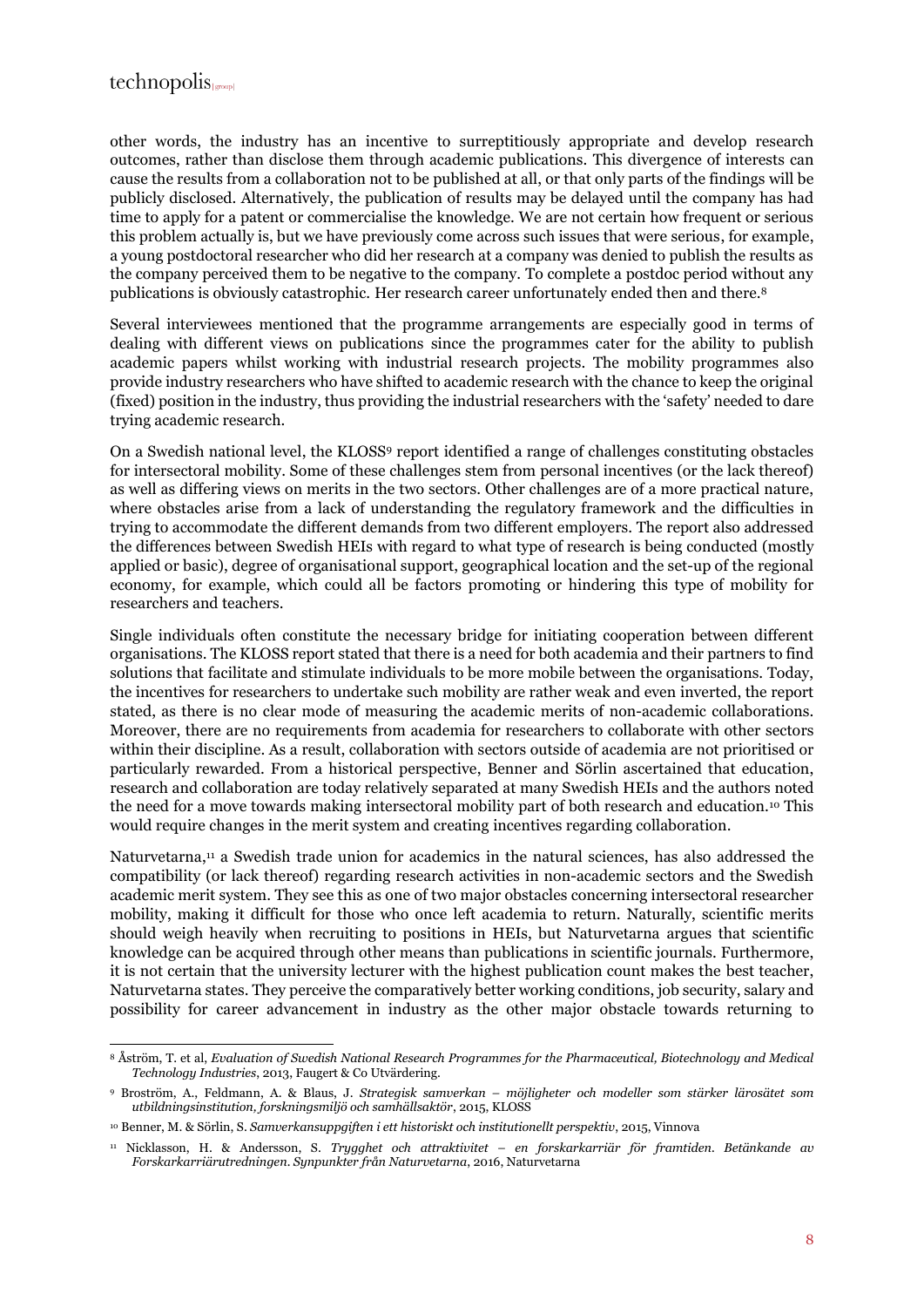academia. The economic rewards for conducting research in industry are much stronger than those academia can offer.

The SM and ID participants were asked to briefly reflect on expectations and potential obstacles towards intersectoral mobility and potential ways around them. Their answers reflected to a large extent what was presented in previous studies, including those referred above. The most common expectation, or in fact concern, regarding intersectoral mobility, turned out to be whether the mobility period would fit with the academic career system properly. Concerns of falling behind in terms of publications and grants, and of not being able to conduct research as freely as desired, were accentuated by a few interviewees. However, engaging with a programme like SM or ID was highlighted as beneficial, since they provide the participants with the opportunity to still maintain their academic career while engaging in industrial research. One SM participant from academia put it as follows:

*Some certainly think it is a bit scary, some probably think that it does not fit the career system, and that is probably true to some extent. You have to plan the mobility period so that you still are able to do what is expected: write publications, apply for funding, or whatever you need to do as a scientist. The SSF projects are good in this sense since you can do it halftime, which provides you with time to keep things alive both within the project as well as 'at home'.* 

One PhD supervisor added to the reasoning quoted above by exemplifying with more details about the academic career system and the potential embedded difficulties with changing sectors and establishing these types of project collaborations:

*There is, of course, a research career ladder that is linked to the way government funding looks like. It is very regulated in time; a certain number of years after the dissertation and at a certain age you have to seek certain positions. Researchers are afraid to jump off the research career course. Researchers are also afraid of not being as free. It is very much linked to the career structures and the funding systems.*

Regarding the question of potential obstacles for mobility, the interviewees mentioned three different potential barriers. First, the fact that research is done slightly different in the different sectors. The lack of insight or deeper understanding of the other sector's working methods and general foci was a major aspect to it, one SM participant stated:

*One of the obstacles: the industry thinks that academia is a bit tedious and a bit annoying in this that you have to know the truth. On the other hand, academia thinks that industry is only focused on its products. It's hard to find each other but I think it's really important to do it. We are such a small country; therefore, we need to work together to move forward and become more competitive. It is when working together the really interesting areas of development arise, the areas where the application of the research is quickly found. I think this [SSF's mobility programmes] is a good way to do it.*

The second obstacle which emerged from the interviews was the companies' problems to finance mobility actions on their own. It was portrayed as follows by a SM participant:

*Companies might find it difficult to finance or prioritise funding for mobility to universities, however, having the opportunity to do it is important. Here, SSF is an excellent way of enabling mobility. The grants provide the funding needed to change sectors for a while.*

Thirdly, absence of personal contacts or a network in the other sector was presented as an obstacle. Several interviewees mentioned that the reason why their mobility period was initiated and completed so seamlessly was because they had pre-existing contacts with the other sector, including personal contacts or contacts on an organisational level, i.e. the company or research environment being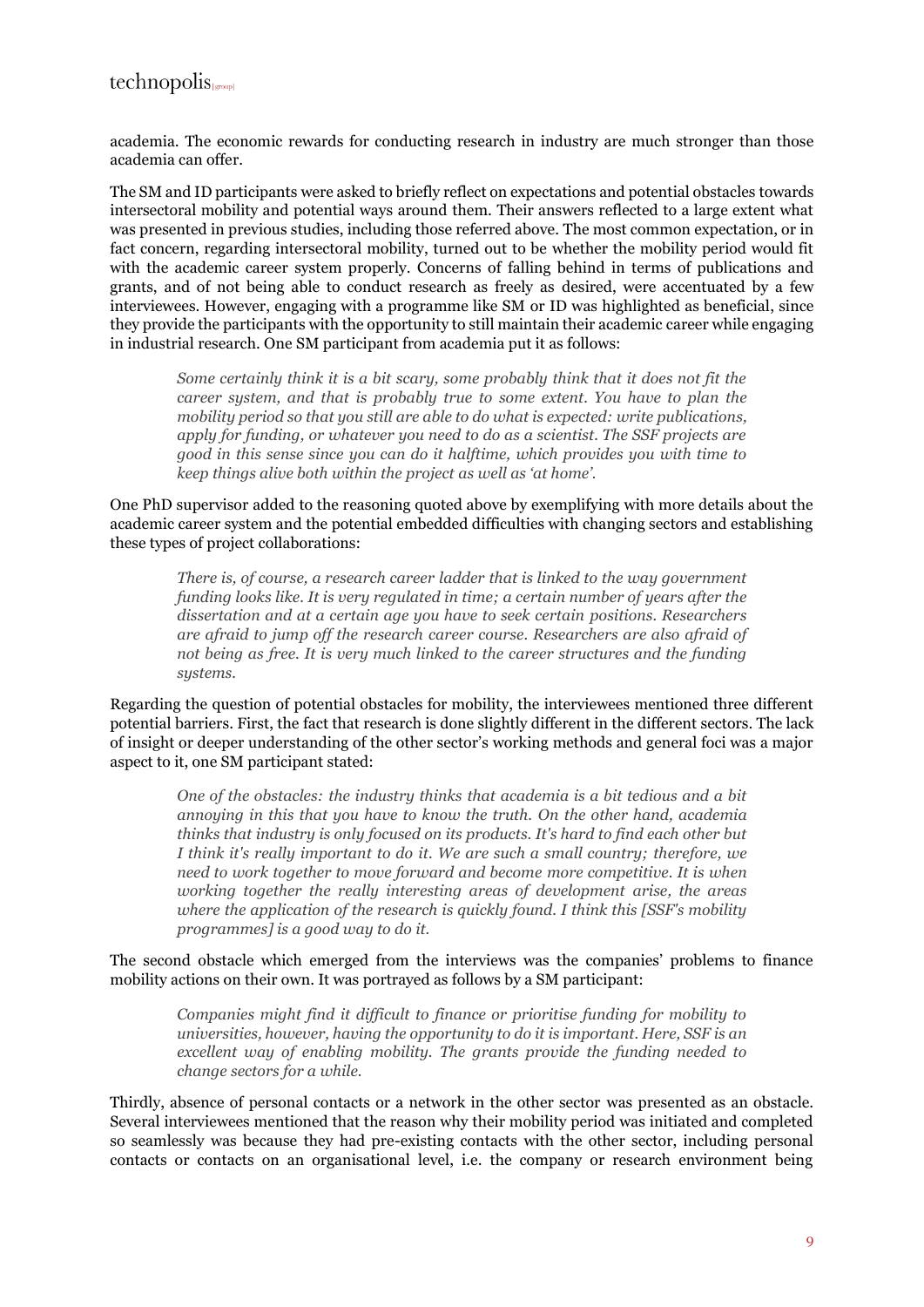frequently engaged in jointly conducted research (academia-industry collaborations). In addition to the personal contacts, the interviewees mentioned that the pre-existing contacts on organisational level also provided them with greater knowledge of what to expect from the mobility period as well as what was expected of themselves as scientists in the new environment.

Last, a general demand for ways to lower the barriers and thereby increase the incentives for intersectoral exchange was something that came up in almost all interviews. Several interviewees stressed the importance of increased mobility to be able to get researchers from the different sectors to understand each other and subsequently be able to conduct more joint research. The SSF mobility programmes were, again, regarded as important facilitators.

It is clear that academia and industry have different merit systems. A large number of the interviewees pointed out that that academia regards citations and publications as the strongest merits, whilst the industry emphasises other merits (work experience and the level and profile of education degrees for example). These two ways of assessing merits result in difficulties to re-enter academia after a certain time spent in the industry sector. Almost all of our interviewees pointed out that if you want to pursue a career in academia you must stay in academia and not try to pursue a career as an industrial scientist.

In addition to differing merit assessments, some interviewees meant that the industrial scientists have more stable/beneficial careers in terms of more opportunities to obtain fixed positions, that they receive higher wages and a better work-life balance since they have the security that comes with a fixed position. This view from some of the interviewees was clearly confirmed in a recent study of research careers in academia and in the private sector.<sup>12</sup> The study covered Sweden, Denmark and The Netherlands. The security of a fixed position is rare for scientists in academia in the earlier career stages. The provision of better career opportunities in industry is something that further hinders mobility from industry to academia.

## 2.3 Outcomes and effects of intersectoral mobility

With reference to the described differences between the two sectors when it comes to publishing the findings from a collaborative project, and the differences in terms of assessing merits, there is in fact little empirical evidence for the notion that involving industry in research would result in fewer publications. For example, one study found a positive correlation between industrial collaboration and the amount of publications among Norwegian professors (they did however describe their research as applied to a great extent). <sup>13</sup> Another study found that it is more likely for academic staff who are affiliated with larger multi-disciplinary research centres facilitating university-industry interaction, to have more publications than staff who do not have that type of affiliation.<sup>14</sup> In the same vein it was found that university researchers who have collaborated with the private sector have a higher publication rate compared to colleagues not involved in private sector collaboration.<sup>15</sup> Finally, in a large-scale case study on collaborative doctoral education, no evidence was found to suggest that academic standards were compromised through a collaborative approach between universities and industry. 16

<sup>&</sup>lt;sup>12</sup> Melin, G. et al, *Research careers at universities and large companies – Ten case studies from Denmark, the Netherlands and Sweden,* Background report to: *Karrierer i forskningen – Sammenhæng og fleksibilitet i forskeres karriereveje* (Danmarks Forsknings- og Innovationspolitiske Råd), 2019, Faugert & Co. & Teknologisk institut

<sup>13</sup> Gulbrandsen, M. & Smeby, J-C., "Industry funding and university professors' research performance", *Research Policy*, 2005, vol. 34, issue 6, pages 932-950

<sup>14</sup> Ponomariov, B.L. & Boardman, P.C., "Influencing scientists' collaboration and productivity patterns through new institutions: university research centers and scientific and technical human capital", *Research Policy,* 2010, volume 39, issue 5, pages 613- 624

<sup>15</sup> Abramo, G., et al, "University–industry collaboration in Italy: A bibliometric examination", *Technovation*, 2009, volume 29, issues 6–7, pages 498-507

<sup>16</sup> Borrel-Damian, L., *Collaborative doctoral education – University-industry partnerships for enhancing knowledge exchange*, 2009, European University Association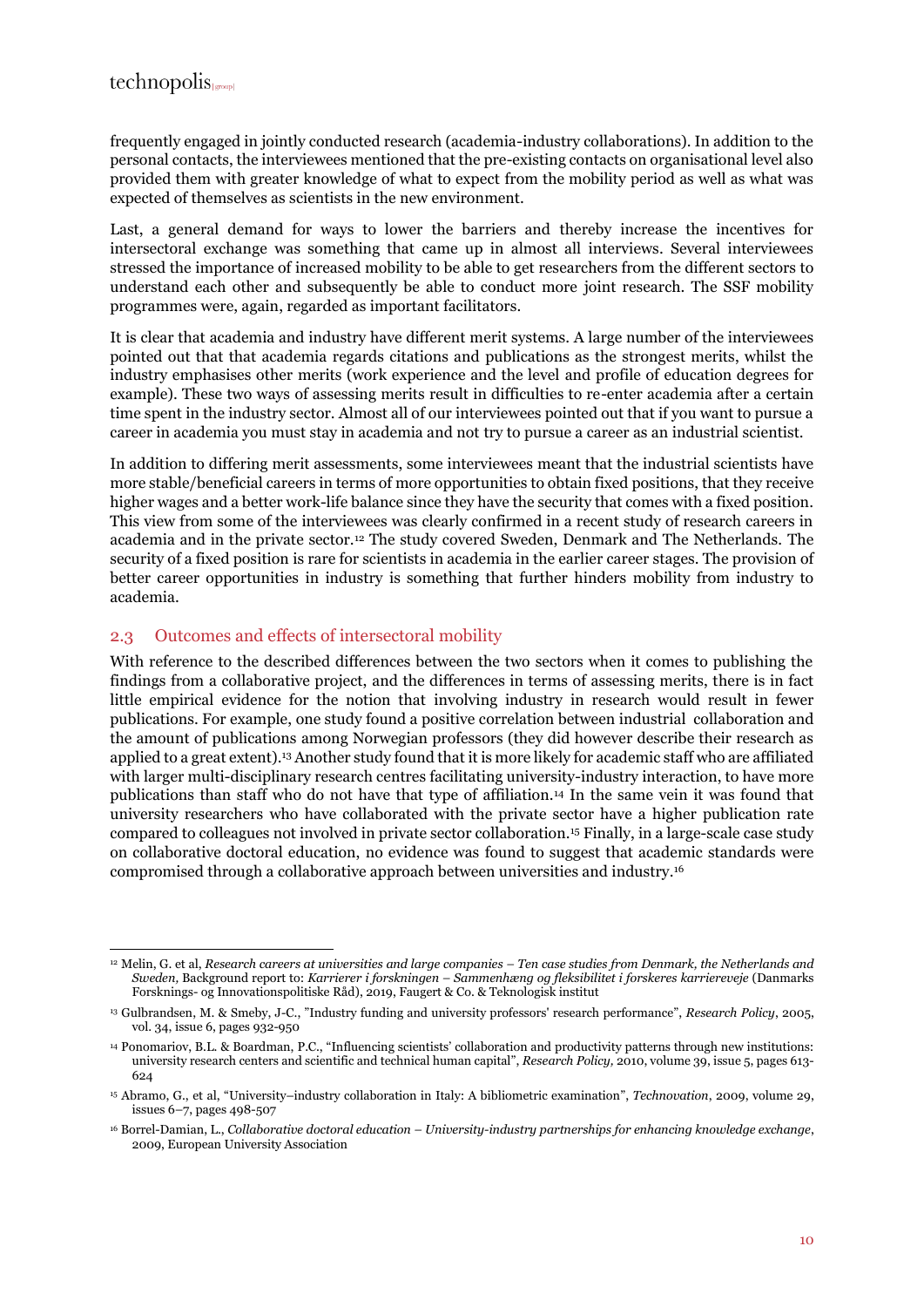## $technopolis_{\text{group}}$

In the Dutch study referred to earlier, <sup>17</sup> the authors also compared the academic performance of collaborative PhD projects and purely academic PhD projects. It was found that the collaborative doctoral candidates had a higher average number of publications. Collaboration projects with the industry or public research organisations (PROs) also received a higher number of citations in total, although not per publication. These doctoral candidates had furthermore, not surprisingly, registered more patents and received more patent citations compared to their non-collaborative colleagues. One of the major explanations for the comparatively higher publication productivity and impact was long-term collaboration with a specific company, and in this case it was Philips. This company has a long history of university collaboration and the authors suggested that this tradition led to higher quality research, perhaps through attracting skilful academic supervisors and talented doctoral candidates. Continuing this line of reasoning, the authors stated that the positive impact on the research could perhaps be attributed to self-selection by the doctoral candidates, where more motivated and promising candidates more often engage in collaborative PhD projects compared to their colleagues who do not engage in intersectoral interaction. The study clearly states in its conclusions that involvement of industry or PROs in PhD projects does not compromise the quality and performance of the academic output.

In another study, the economic effects of companies collaborating with the University of Copenhagen were measured. <sup>18</sup> The potential impact from collaboration generally overlap and occur at different time levels:

- Within 0—2 years behavioural changes start to manifest; organisational changes regarding university collaborations and strategic management changes
- Within 1—5 years innovative effects can be identified through increased overall R&D activity or patenting
- Within 2–10 years the economic effects can be distinguished through increased productivity or increased employment
- In 5–20 years social effects, through new solutions to societal challenges or socio-economic growth, can be identified

The different levels of impact show that this type of collaboration can affect companies, universities and the surrounding society in many different ways. When addressing the economic effects of collaboration, an econometric analysis in the study showed that companies collaborating with the university increased their productivity per employee with a yearly average of 6.5 percent. However, the formal R&D collaborations are just 'the tip of the iceberg'. Hiding underneath the formal collaborations are numerous less formalised connections like informal personal contacts or academic scientists serving as company consultants or members of advisory boards. These interactions are less visible than the formal partnerships, but they are vital components in building and maintaining strong, long-term relationships between companies and universities.

An evaluation of the Danish Industrial PhD Programme quantified the effects of university-industry collaboration, although specifically analysing collaboration through doctoral projects.<sup>19</sup> It was found that industrial PhDs on average earn approximately 7–10 percent more than both regular PhDs and comparable university graduates. Industrial PhDs were more likely to be found in top level company positions in their organisation and more likely to be found in positions requiring high-level specialist knowledge than their more academically oriented peers. The companies hosting industrial PhDs were characterised by high growth in gross profit and saw on average an increased patenting activity. They also experienced more positive developments in gross profit and employment growth compared to the firms in the control group.

<sup>17</sup> Salimi, N., Bekkers, R. & Frenken, K., "Does working with industry come at a price? A study of doctoral candidates' performance in collaborative vs. non-collaborative Ph.D. projects", *Technovation,* 2015, volumes 41–42, pages 51-61

<sup>18</sup> *Measuring the economic effects of companies collaborating with the University of Copenhagen*, Damwad, 2012.

<sup>19</sup>*Analysis of the industrial PhD programme*, Danish Agency for Technology and Innovation, 2011.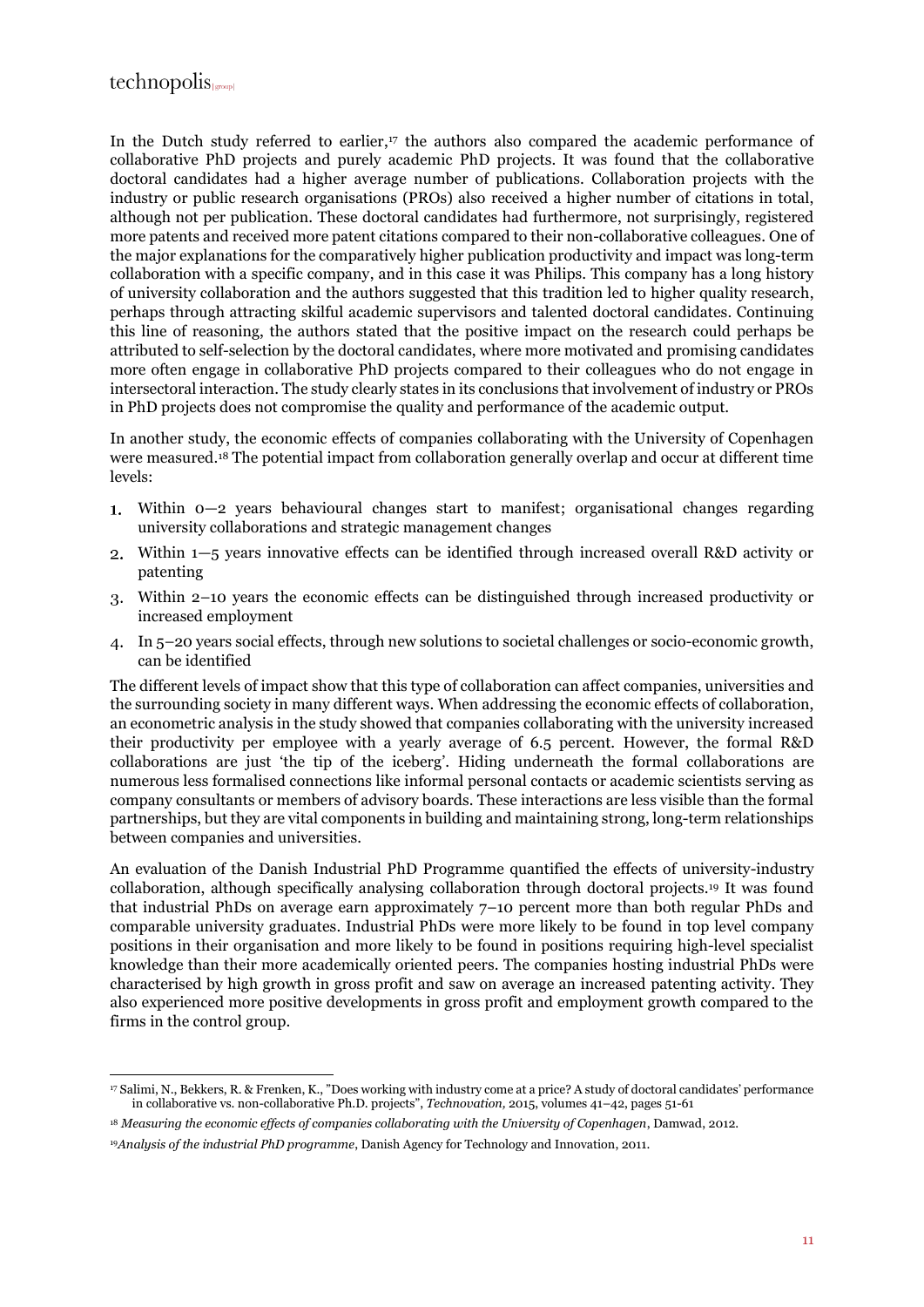In a Swedish study<sup>20</sup> where a case study of three industrial PhD schools was undertaken, four major conclusions were drawn regarding their effects: 1) Industry-university collaborations in industrial PhD schools can result in highly valuable and often commercial knowledge; 2) collaborations in industrial PhD schools can be a crucial source of human capital for regional industry; 3) collaborations in industrial PhD schools can have very positive impacts for the participating new universities; and 4) there is potential for these dynamics gained through industry–university collaboration to be sustainable in the long term.

It was found that 51 percent of the doctoral candidates were working at the same company a few years after completing their dissertation, 25 percent were still in the industrial sector but at a different company, while 9 percent went to academia and the remaining 12 percent did not finish their PhD training. Many of the projects resulted in new and/or developed products and processes. The high degree of involvement from companies in formulating and funding the projects, together with them being heavily involved in the supervision of the doctoral candidates, resulted in strong industry relevance for the projects. The companies' connections with academia were in general not entirely new, but in most cases these ties were strengthened through the collaboration. The companies' involvement in the projects led to a more systematic and scientific approach to problem-solving within the organisation.

When turning to the participants in the ID and SM programmes, the overall experience of the mobility period was positive. Insights about how the other sector works, establishment of personal contacts and the opportunity to develop one's craft are particularly valuable aspects mentioned by the interviewees.

In terms of programme arrangements and support, the overall picture is that the interviewees were content with this both in terms of programme structure, administrative duties, and project arrangements (including room for project modifications). The interviewees found the SSF programmes to be accessible and not too demanding in terms of administrative duties, like project management and reporting. Several interviewees credited SSF for managing to keep the programmes accessible and 'light' in terms of administration without compromising the scientific quality of the research projects. One interviewee stated:

*It has worked well with SSF because they provide a great opportunity to devote a lot of time to the research, and you need to spend relatively little time on administration. I would say that the time needed to be spent on reporting is at a good level, you do not administer away the research money this way.*

One important aspect of the programmes, according to a majority of the interviewees, is that the programmes are flexible. There is flexibility both in terms of planned absence (like parental leave) as well as sudden need for absence (sickness or passing of family members), or for project mishaps which for example required adjustments of the project end date. The possibility to have such project-timelinerelated modifications was mentioned by several PhD candidates as the main reason for them to be able to work with their dissertation at all since, according to them, other schemes do not allow this.

#### One SM programme participant put is as follows:

*The SSF programmes are a very good arrangement if you come from the industry and want to conduct research. They are more flexible than other programmes and corresponds well with the working conditions we have here. If we had funding from e.g. Vinnova, it would have been more strictly monitored, and we would not have had the opportunity to receive deferral for parental leave and other things. The opportunity to receive a deferral was a necessity for me to be able to conduct my research.*

<sup>20</sup> Gustavsson, L., Nuur, C. & Söderlind, J. " An Impact Analysis of Regional Industry-University Interactions: The Case of Industrial PhD Schools", *Industry and Higher Education,* 2016, volume 30, issue 1, pages 41-51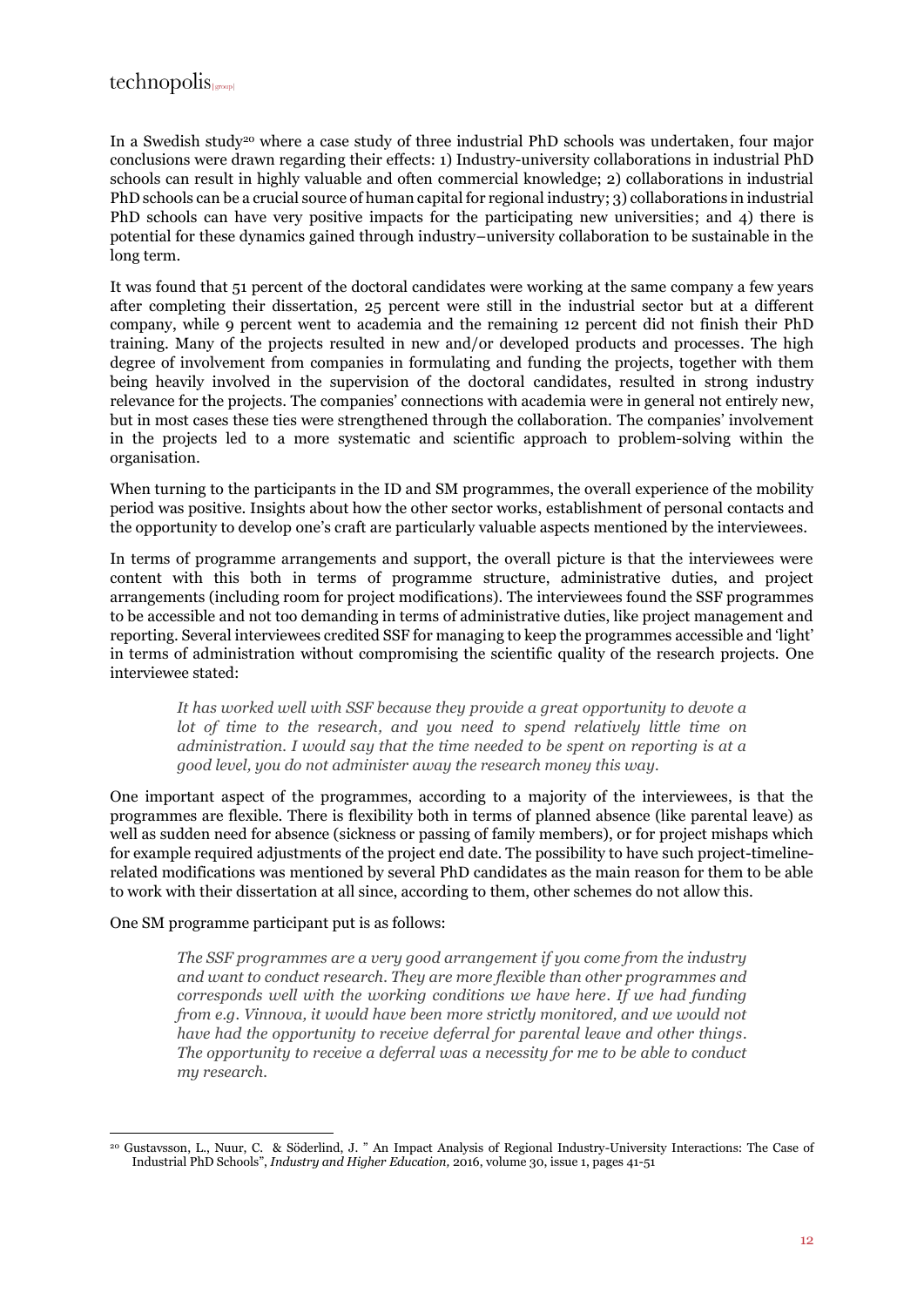## $technopolis_{\text{group}}$

#### Another programme participant is on the same lines:

*I had a death in the family and was on sick leave for it afterwards. I thought my project would be closed prematurely. However, I applied for an extension and was met with great flexibility and support from SSF. The project results achieved were considered sufficient for an extension, which meant that I will now be able to work on my dissertation.*

Although the experiences amongst programme participants were generally positive, there were a couple of PhD candidates who highlighted the fact that the role of an industrial PhD candidate or 'cross-border researcher' may be difficult sometimes. This is because an industrial PhD candidate is not fully belonging to one specific workplace but rather belonging to two different workplaces during the mobility period. This mostly favours the scientific work but also results, in some cases, in a feeling of not fully belonging to either one of the workplaces. This feeling seems to be present amongst the PhD candidates even though their supervisors are making sure that they are included in everyday workplace activities (weekly meetings, seminars and coffee breaks, kick-offs and training events). Based on this experience, a couple of the interviewed PhD candidates requested experience-sharing events, managed by SSF, for programme participants. One PhD candidate suggested:

*It may be a good idea to meet other PhD candidates to exchange experiences and discuss, for example, how others have dealt with the role as an industrial PhD candidate, potential setbacks or difficulties etc. SSF should start networks for us, people who have the same role. It does not have to be physically but can be some sort of internet forum for PhD candidates tied to SSF.*

Related to the request for networks, several interviewees (both ID and SM participants) expressed the wish for continuous follow-up meetings, knowledge-exchange meetings and mid-term workshops for programme participants. Such meetings could provide programme participants with the opportunity to speak to other programme participants as well as to share experiences of being a cross-border researcher, in order to better deal with the duality of the mobility experience.

When asked if there were any desired changes to the programmes that they would like to see, most interviewees struggled to think of any, since they, in general, were content with the programme arrangements. However, there are three areas for improvement that some interviewees mentioned: communication efforts; the frequency of calls and programmes directed towards postdocs; and the opportunity to have some sort of reestablishment support.

Concerning communication, some interviewees mentioned that they were not aware of the SM or ID programmes before submitting their application to SSF, and the PhD candidates especially highlighted this as a potential point for improvement. To target the right audience SSF could preferably advertise more at universities (and companies) and directly to potential PhD candidates, one interviewee suggested.

Regarding the frequency of calls and the establishment of programmes directed towards postdocs, one PhD supervisor mentioned the following:

*I think it would be important to expand and keep the existing programmes alive. I'm very positive towards all of them, they fill an important purpose and are good. They could perhaps be bigger, or at least calls could come more frequently. If calls came more frequently, we would have an easier time to synchronise the projectstart with the start of new PhD candidates, because we bring in PhD candidates on an ongoing basis, non-dependant on the academic year. If funding-schemes could reflect this our PhD candidates would not have to wait too long to work on their dissertation.*

Another supervisor suggested: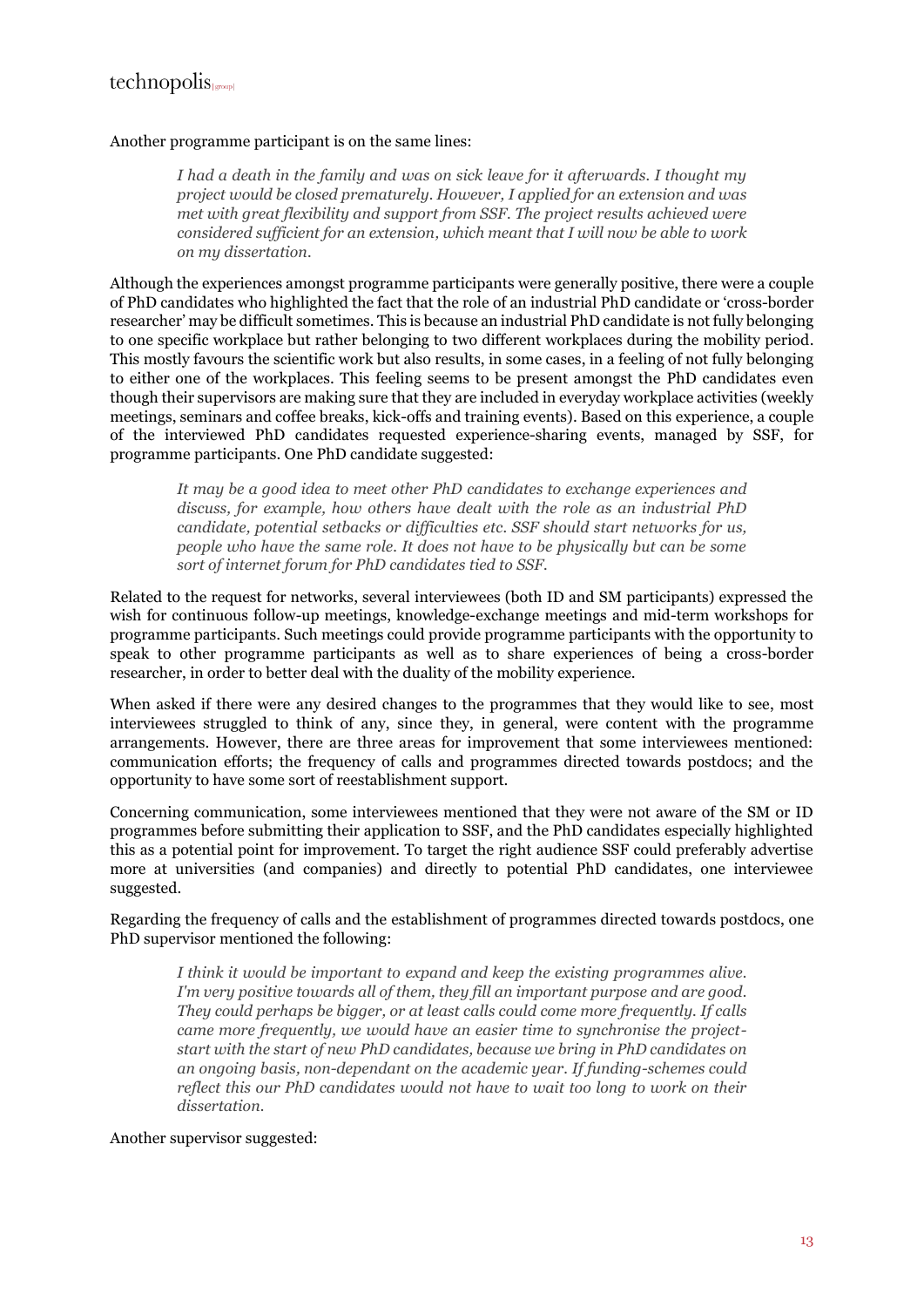*A mobility programme for young aspiring researchers would be a perfect complement to the programmes now present, to ensure that they move in and out of academia with less risk during major parts of their careers. It would stimulate mobility even further.*

Regarding re-establishment support for programme participants, one academic PhD supervisor pointed out that the Swedish research community is lacking mobility arrangements where a scientist moving from academia to the industry (and back again) can get additional funding for resuming his or her academic career. The interviewee noted that this could be a way forward for SSF if there is a desire to establish complementary mobility programmes or modify the present ones.

*Something SSF could do is to have an approach where the participant receives reestablishment funding post the mobility period. The Wallenberg Foundation, for example, is funding postdocs abroad for two years, and, to attract researchers to return to Sweden, they provide participants with two additional years of funding to help the researchers resume their career back in Sweden. SSF could think of a similar approach, through the mobility-call, if they want researchers to try their luck in the industry but then come back to the university with the chance of competing with those who have stayed in academia the entire time. If they design it for young people, who are not established but maybe done a postdoc and are still in the process of establishing themselves, it would be positive for the researcher mobility as well.*

An industry PhD supervisor shed some more light on the importance of supporting researcher mobility throughout the research career, and not just for an ID or SM mobility period. The supervisor stressed the importance of enabling positions in academia where the industry may be able to re-enter academia, substantially. Accordingly, the interviewee highlighted other modifications that SSF might consider.

*I imagine that SSF often wants to promote research and innovation by using money but another important aspect to focus on is to ensure that those who teach at universities have an updated picture of what kind of research the industry conducts. I feel that you could provide young people with more opportunities to be in the industry during studies. I think it would be good since today's research is going very fast and what we are doing right now is not in the textbooks, they are too old. So, it would be good if SSF has e.g. financial support for industry researchers who want to start mentor programmes for these students out in the business world.*

*Also, many universities have a shortage of teachers and those who are there have a high pressure on teaching. Mobility aid to promote exchanges, but also to encourage the support of industry scientists to teach would be positive. With adjustments like these, you both get the industry into the academy and vice versa. A lot of things are done by us already on goodwill. But we are limited in what we can do due to resources.*

Nearly all of the interviewees voiced this type of reasoning to some degree. The research system of Sweden was said to largely lack ways into academia for industry scientists. A number of the interviewees concluded this to be a substantial disadvantage for the research community as well as for the Swedish industry sector. Finally, the mobility of knowledge and competences were mentioned by the interviewees as a way of progressing the scientific work and making the best use of the researchers' knowledge and competencies.

The mobility experience was evidently a fruitful and knowledgeable experience. Altogether the programme participants obtained many valuable experiences. They mentioned things like engaging in deeper knowledge-exchanges, rendering personal contacts in the other sector and establishing research networks for future collaboration as important results of the programme participation. Many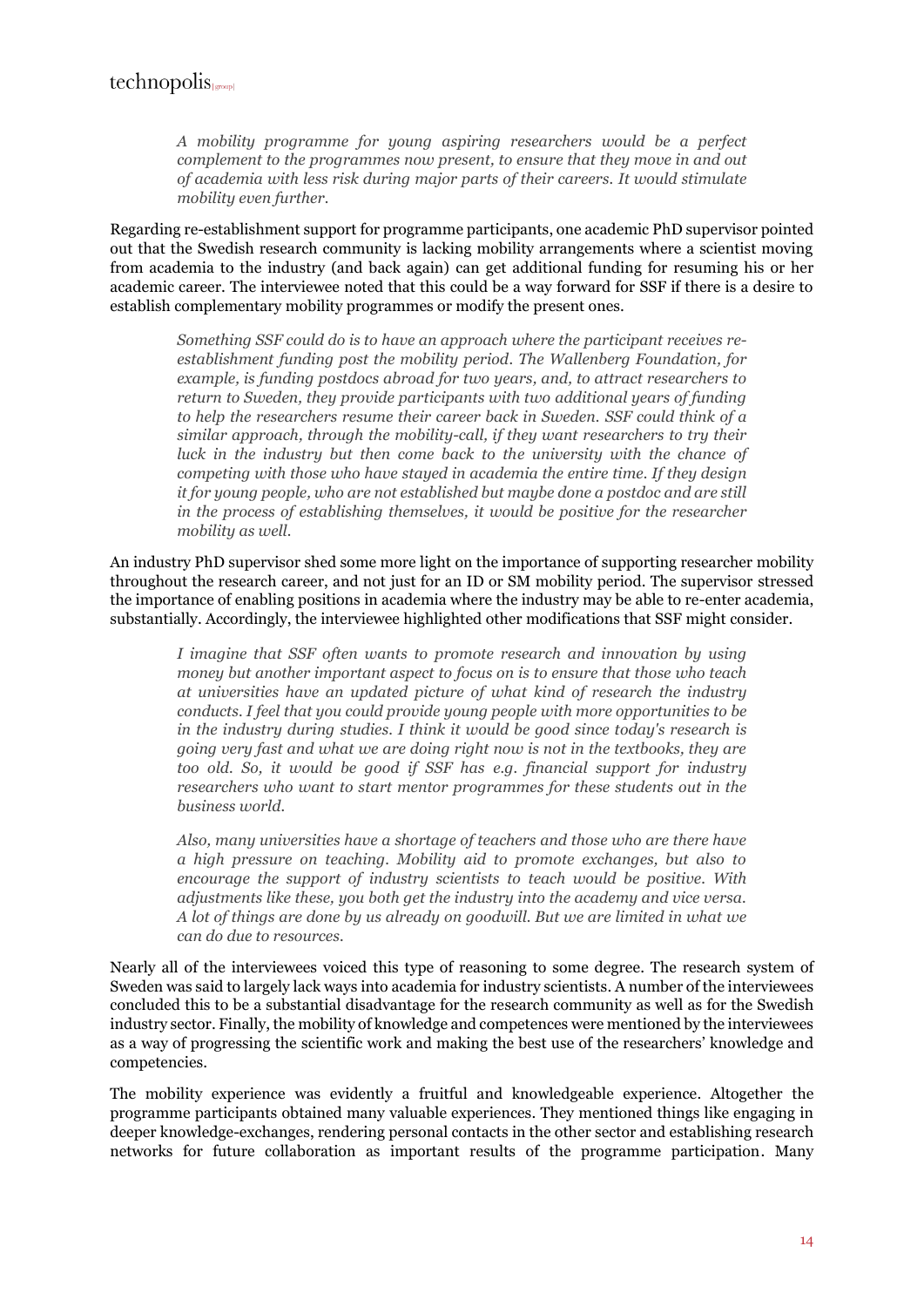interviewees especially highlighted the fact that they had gained more insights of the other sector's working procedures, perspectives and scientific challenges. Some of them also mentioned that these insights were the most important outcomes from the mobility period as they provided them with tools for how to better and more effectively work with researchers from the other sector in the future.

Several programme participants also mentioned that they now have more opportunities to broaden their area of expertise since they are engaging with researchers from both sectors and understand scientific matters of both worlds from the inside, so to speak. Such experience was said to be an eye-opener to some interviewees with respect to how research projects which combine perspectives from both industry and academia could be conducted, and it was emphasised how valuable it is to have people who have a basic understanding of both sectors. This was regarded as a significant factor in increasing (Sweden's) competitiveness through industry-academia collaborations.

One interviewee stated the following:

*Two great benefits of this specific movement, university-industry, is that you obtain a network of collaboration partners more naturally and long-lasting if you share the workplace and also that you by this get a personal overview of technical issues – which academia works with – that apply to different branches of the industry in Sweden. I believe that it is important for innovation both now and in the future.*

Subsequent to the mobility period, there has been a certain increase of mobility both for the programme participants as well as on an organisational level. There are many former programme participants who now have positions in academia as affiliated researchers or who continue to work on research projects with partners from the other sector. A couple of companies have continued to have PhD candidates through SSF's ID programme. Several industrial PhD candidate supervisors underlined that the ID programme is a good way to establish more (significant) contact points between industry and academia. Some interviewees mentioned that after they had participated in the mobility programme, they had obtained a sort of ambassador position with respect to intersectoral mobility. Such ambassadorship could contribute to more intersectoral mobility amongst researchers and that is something that SSF might consider contributing to.

## 2.4 Comparisons with Scandinavia and Europe

In terms of in which sector we find most researchers, in the EU, on average, the private sector is not far behind the public one (where most HEIs can be found). As of 2014, four out of ten researchers across the EU countries work in the private sector, according to the MORE3 study.<sup>21</sup> However, the balance between the countries differ considerably; the share of the private sector (in terms of no. of researchers) was highest in Sweden, 67 percent, while Croatia only had 15 percent of their researchers working in the private sector. The share of researchers in Norway's private sector was 49 percent in 2014 and in Denmark it was 60 percent.

The share of researchers who are employed at HEIs but have experience from the private sector is a little different. The MORE3 Indicator Report<sup>22</sup> found that 11 percent of the researchers at HEIs in Europe had experience from the private sector; 10 percent of the researchers from Swedish HEIs had such experience. The share of HEIs researchers with experience from the private sector in Denmark was 13 percent and in Norway it was 10 percent. On the other end, the study reported that in Bulgaria 20 percent of the HEI researchers had previous experience from the private sector, and in Greece and Hungary it was 16 percent.

In the Annex to the MORE3 study the total share of researchers who had been intersectorally mobile is presented. The data from 2016 show that 24.8 percent of all researchers in EU28 had been

<sup>21</sup> *MORE3 study – Final report,* European Commission, 2017, p. 146

<sup>22</sup> *MORE3 Second Interim Report – Indicator report on researchers*, European Commission, 2017, p. 115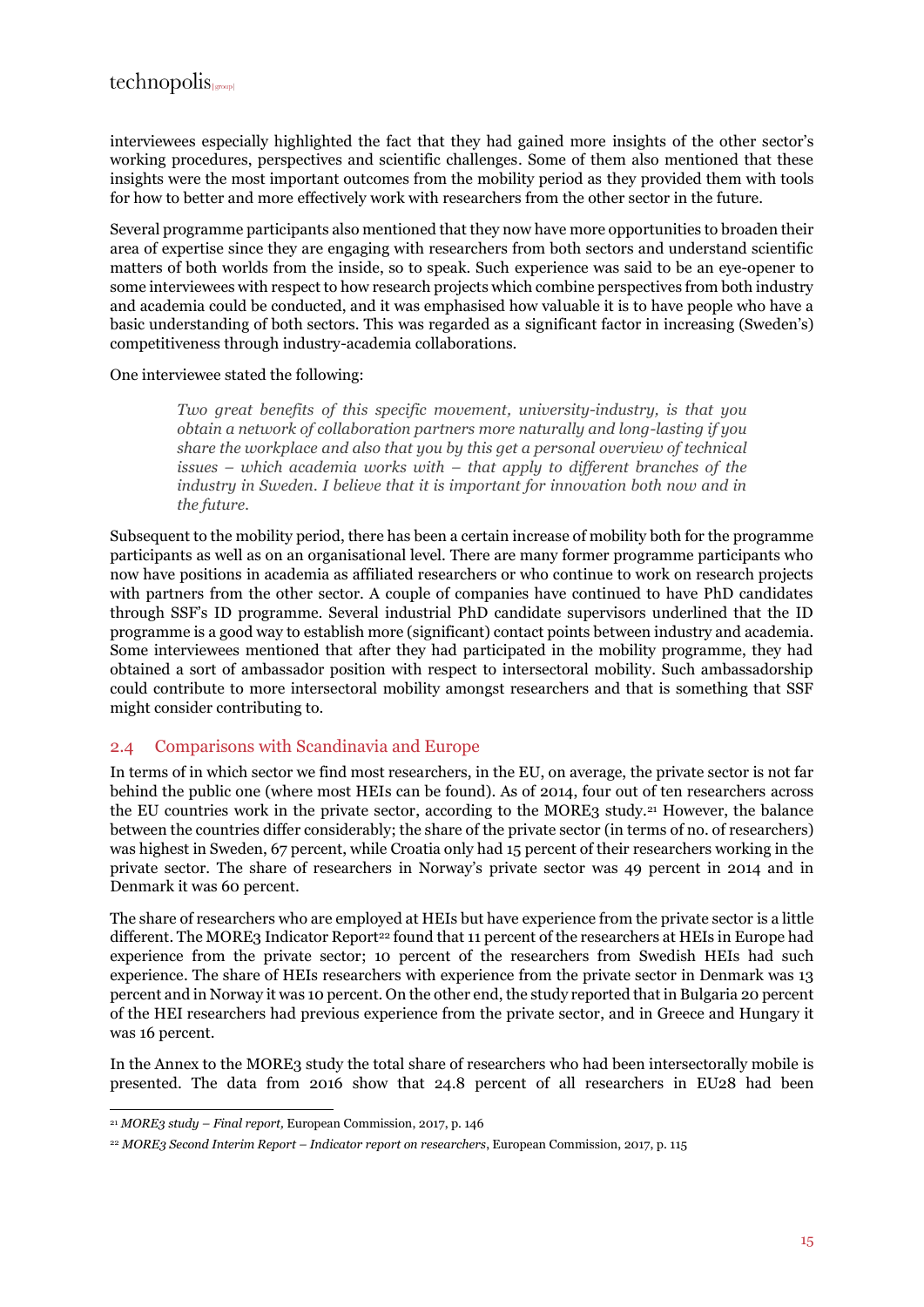intersectorally mobile; mobility from a HEI to the public sector and the government was the most common, 12.7 percent. <sup>23</sup> Both Sweden (26.9 percent) and Denmark (27.8 percent) had a few percentages more of intersectorally mobile researchers than the EU28 average. In Norway, almost a third (31.4 percent) of the researchers had been mobile between different sectors. Among the Norwegian researchers, a relatively large share moved to the private sector compared to the other countries, a pattern which was also confirmed by one of our interviewees from the institute NIFU in Norway. Denmark's and Norway's substantially larger respective institute sector may be an explanation for their slightly higher numbers of intersectorally mobile researchers compared to Sweden.

## <span id="page-17-0"></span>3 Conclusions and reflections

## 3.1 Conclusions

Both as a summarising section and as conclusions, we return to those of the study questions that we have found empirical answers to. Following this, the few remaining study questions will be reflected upon briefly.

- Question: What are the effects, that we can see today, from SM and ID?
	- Conclusion:
		- Many SM participants continue to be intersectorally mobile after the programme support  $\circ$ has come to its end (it is yet too early to draw such conclusions about ID participants)
		- $\ddot{\mathbf{o}}$ All interviewees mention outcomes like deepened knowledge-exchanges, widened personal contacts in the other sector and established research networks for future collaboration, and broadened expertise
		- $\circ$ Also, participants gained better insights of the other sector's working procedures, perspectives and scientific challenges. These insights provided the programme participants with tools of how to more effectively work with researchers from the other sector in the future
- Question: Through which methods and how have the participating organisations chosen which projects to focus on?
	- Conclusion:
		- There were several different ways of initiating projects. All 'methods' seem to be based on the participant's interest in moving between the sector and/or to conduct a 'different' type of research
		- For the ID programme there are two ways:  $\circ$

1) the PhD candidates initiated it themselves, or 2) the supervisors initiated it and then appointed a PhD candidate (via advertisement or approaching younger colleagues)

 $\circ$ For SM participants there are also two ways:

1) the SM participant – moving from academia to industry – initiated the mobility project because they had discovered the SSF funding scheme while looking for research funding, and then they contacted the industrial part; 2) the SM participant – travelling from industry to academia – had a project idea which was 'too' academic (and risky) for the employer's usual R&I activities (and support), but thought that it could be conducted by the help of SSF funding

- Question: What are the positive and negative experiences from the programmes?
	- Conclusion:

<sup>&</sup>lt;sup>23</sup> European Commission, *Survey on researchers in European Higher Education institutions – Annex to MORE3 study, 2017, p.* 243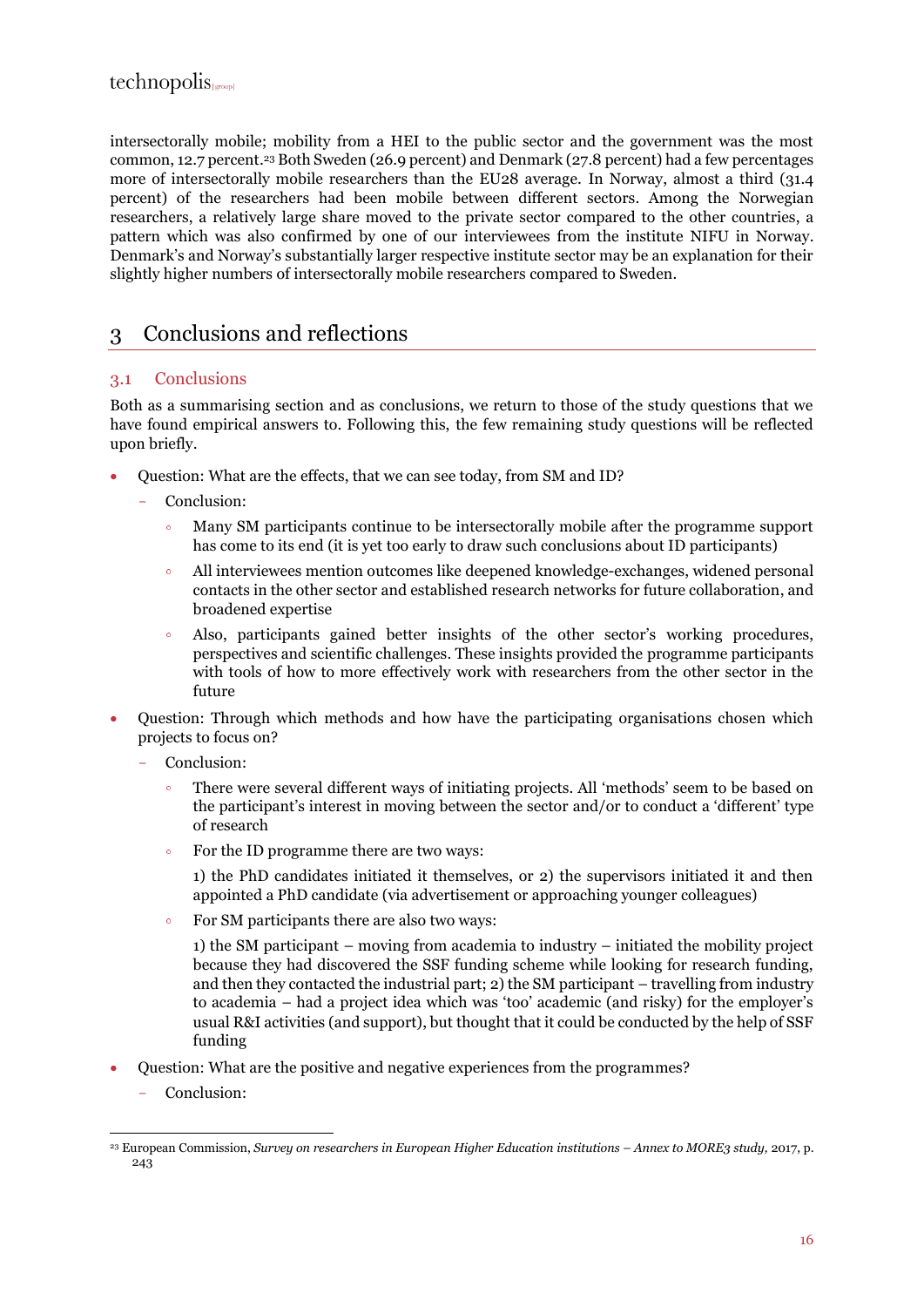- All interviewees were positive towards the programme that they got funding from; they had  $\circ$ meaningful and knowledgeable experiences
- A demand for increased communication efforts and networking/meeting opportunities was  $\circ$ however voiced
- Question: What obstacles exist regarding intersectoral mobility?
	- Conclusion:
		- The different merit systems make it difficult to change sector. The most common  $\circ$ expectation, or in fact concern, regarding intersectoral mobility, turned out to be whether the mobility period would fit the academic career system properly
		- Research is conducted differently in the different sectors; there is a lack of understanding  $\circ$ of the other sector's working methods and intention with the research
		- $\circ$ The usually better employment conditions in the private sector – sometimes substantially better – hinder mobility from the private sector to academia
		- Except SSF's mobility programmes, there are few possibilities to fund intersectoral mobility  $\ddot{\circ}$ in Sweden
- Question: Are there any overlaps with other programmes, calls or initiatives in Sweden?
	- Conclusion:
		- $\ddot{\circ}$ No evident overlaps with other programmes in Sweden. On the contrary, SSF's programmes fill an almost empty void with regard to programmes that financially support intersectoral mobility
- Question: How could SSF's programmes be modified with regard to other similar initiatives or programmes?
	- Conclusion:
		- $\circ$ As there are almost no other opportunities to have an intersectoral mobility period funded, the most important conclusion is to keep the programmes that are already established
		- $\ddot{\circ}$ If modifications of the existing programmes were to be considered, expanding the SM programme to facilitate intersectoral research mobility for more researchers at various stages of the research career is advised. Today, the SM programme has half the budget volume of the ID programme. It is desirable to increase the numbers of mobile individuals

## 3.2 Reflections

- Question: What is the added value of intersectoral mobility?
	- The literature review and the results from SSF's programmes show that intersectoral mobility is an important tool to increase the effectiveness of research. An intersectorally mobile period gives a deeper understanding of the different needs and intentions with research in the other sector. The very meeting with a different environment is believed to result in new ways of thinking, and thus in novel ideas and hopefully new solutions to various problems. It is the meeting with a new environment and the 'breaking' of views and thoughts together with colleagues who look at things differently, that leads to knowledge transfer, knowledge sharing, and knowledge development. This process is the added value that intersectoral mobility is intended to stimulate and nurture.
- Question: What tools could be considered to increase intersectoral mobility?
	- The participants of SSF's programmes identified obstacles very similar to what has been presented in various studies previously. The different research aims, merit systems and employment conditions between academia and the private sector are among the major obstacles for intersectoral mobility. It is thus if importance to try to overcome those obstacles. As mentioned in one of the bullet points shortly above, to continue the mobility programmes that are set up is most crucial; thereafter to expand them. The SM programme seems most critical to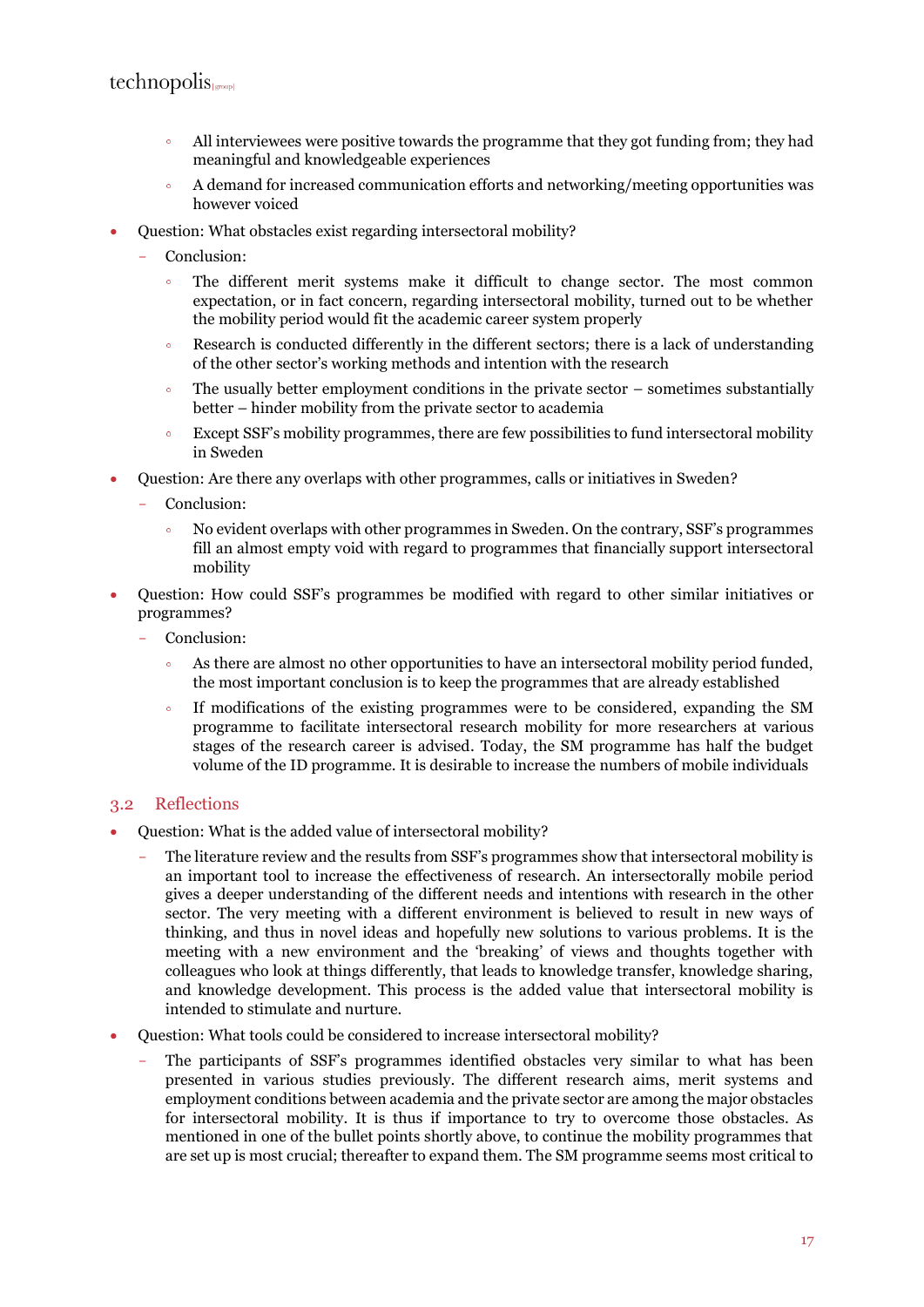scale up as it currently does not allow for very many individuals to shift sector. We repeat that a positive outcome from our analysis of SSF's programmes is that they cater well for facilitating the participants' needs and mitigating negative effects that can occur.

- Ouestion: How important is intersectoral mobility in Sweden?
	- This study does not provide an answer to this question. A few observations can however guide us at least to some extent. Sweden has the highest share of researchers in the private sector of all EU member states, 67 percent (in 2014). It makes sense to say that all of them has once taken the step to move from academia to the private sector. The trick is then for them to maintain valuable contacts with academia and engage in collaboration of mutual interest and relevance. When it comes to researchers at HEIs who have experience from the private sector, the figures are quite different: 10 percent of the researchers from Swedish HEIs had such experience, just below the EU average. The share of researchers who had been intersectorally mobile was on the other hand slightly above the EU average. When the situation is Sweden is pictured through these numbers, one could argue that if we must choose, support to researchers in the private sector so that they can collaborate with academia is more important than supporting their intersectoral mobility. In contrast, with only 10 percent of the researchers in academia having experience from the private sector, supporting their intersectoral mobility would seem important, as well as supporting opportunities for collaboration between sectors. After all, the knowledge transfer and co-production of new knowledge that we seek and believe is so important, can be achieved both when an individual is intersectorally mobile, and when individuals from different sectors collaborate without being mobile.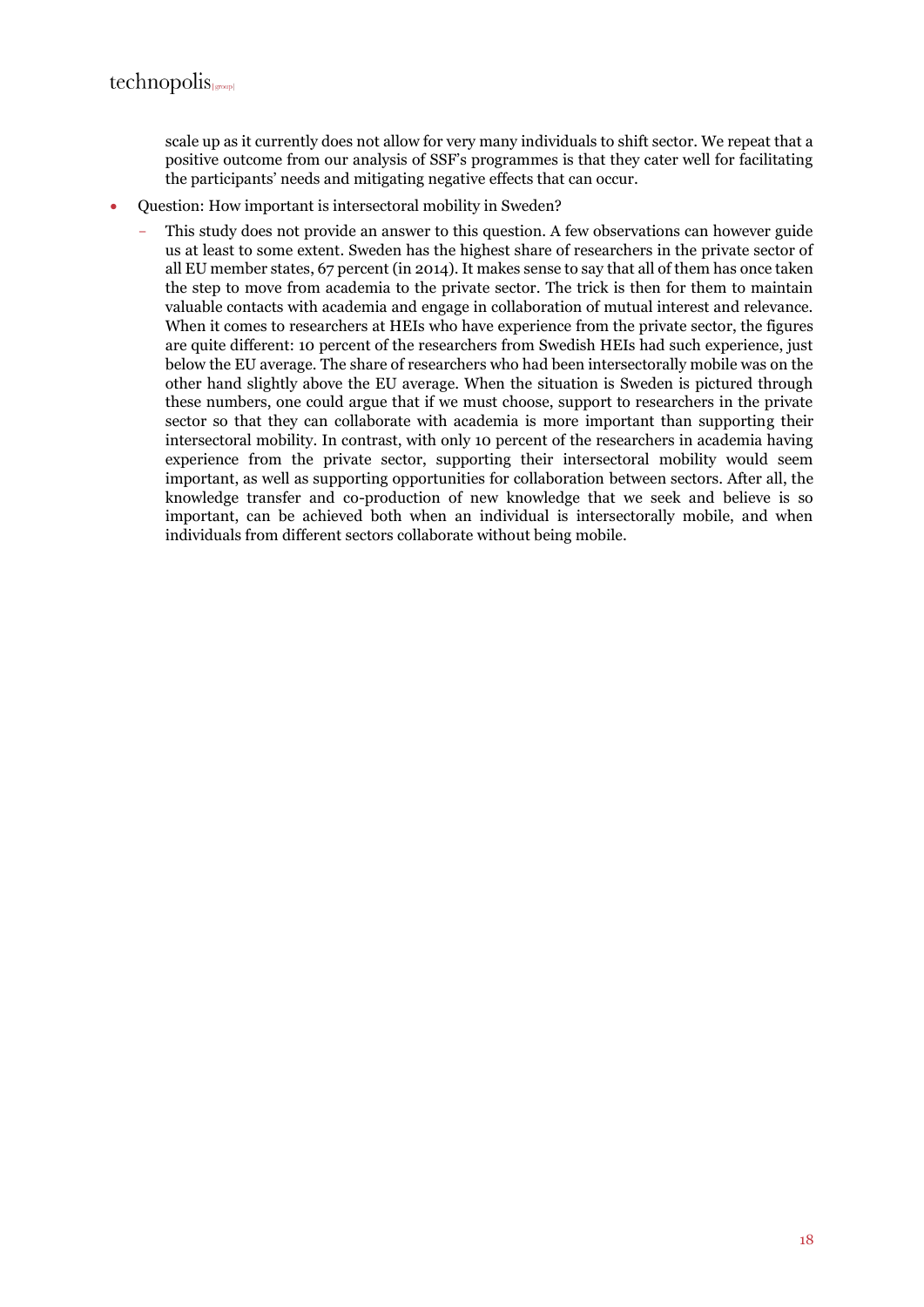## 4 References

Abramo, G., et al, "University–industry collaboration in Italy: A bibliometric examination", *Technovation*, 2009, Volume 29, Issues 6–7, pages 498-507.

Benner, M. & Sörlin, S. *Samverkansuppgiften i ett historiskt och institutionellt perspektiv*, 2015, Vinnova. Source: https://www.vinnova.se/publikationer/samverkansuppgiften-i-ett-historiskt-ochinstitutionellt-perspektiv/.

Borrel-Damian, L., *Collaborative doctoral education – University-industry partnerships for enhancing knowledge exchange*, 2009, European University Association.

Broström, A., "Firms' rationales for interaction with research universities and the principles for public co-funding", *The Journal of Technology Transfer*, 2012, Volume 37, Issue 3, pages 313–329.

Broström, A., Feldmann, A. & Blaus, J. *Strategisk samverkan – möjligheter och modeller som stärker lärosätet som utbildningsinstitution, forskningsmiljö och samhällsaktör*, 2015, KLOSS.

Damwad, *Measuring the economic effects of companies collaborating with the University of Copenhagen*, 2012. Source:

https://erhverv.ku.dk/forskere/effekter/introtilcases/dokumenteroglinks/damvad\_- \_forkortet\_udgave.pdf.

Danish Agency for Technology and Innovation, *Analysis of the industrial PhD programme*, 2011. Source: https://ufm.dk/en/publications/2011/analysis-of-the-industrial-phd-programme.

European Commission, *MORE3 second interim report – Indicator report on researchers*, 2017. Source: https://cdn3.euraxess.org/sites/default/files/policy\_library/indicators\_report\_1.pdf.

European Commission, *MORE3 study – Final report*, 2017. Source: https://cdn1.euraxess.org/sites/default/files/policy\_library/final\_report\_2.pdf.

European Commission, *Survey on research in European Higher Education institutions – Annex to MORE3 study*, 2017. Source:

https://cdn1.euraxess.org/sites/default/files/policy\_library/survey\_on\_researchers\_in\_european\_hi gher\_education\_institutions.pdf.

Gulbrandsen, M. & Smeby, J-C. "Industry funding and university professors' research performance", *Research Policy*, 2005, vol. 34, issue 6, pages 932-950.

Gustavsson, L., Nuur, C. & Söderlind, J., "An Impact Analysis of Regional Industry-University Interactions: The Case of Industrial PhD Schools", *Industry and Higher Education*, 2016, Volume: 30 issue: 1, pages: 41-51.

Melin, G. et al, *Research careers at universities and large companies – Ten case studies from Denmark, the Netherlands and Sweden*. Background report to: *Karrierer i forskningen – Sammenhæng og fleksibilitet i forskeres karriereveje* (Danmarks Forsknings- og Innovationspolitiske Råd), 2019, Faugert & Co. & Teknologisk institut.

Nicklasson, H. & Andersson, S. *Trygghet och attraktivitet – en forskarkarriär för framtiden. Betänkande av Forskarkarriärutredningen. Synpunkter från Naturvetarna,* 2016, Naturvetarna.

Ponomariov, B.L. & Boardman, P.C. "Influencing scientists' collaboration and productivity patterns through new institutions: university research centers and scientific and technical human capital", *Research Policy*, 2010, Volume 39, Issue 5, pages 613-624.

Salimi, N., Bekkers, R. & Frenken, K., "Does working with industry come at a price? A study of doctoral candidates' performance in collaborative vs. non-collaborative Ph.D. projects", *Technovation*, July– August 2015, Volumes 41–42, pages 51-61.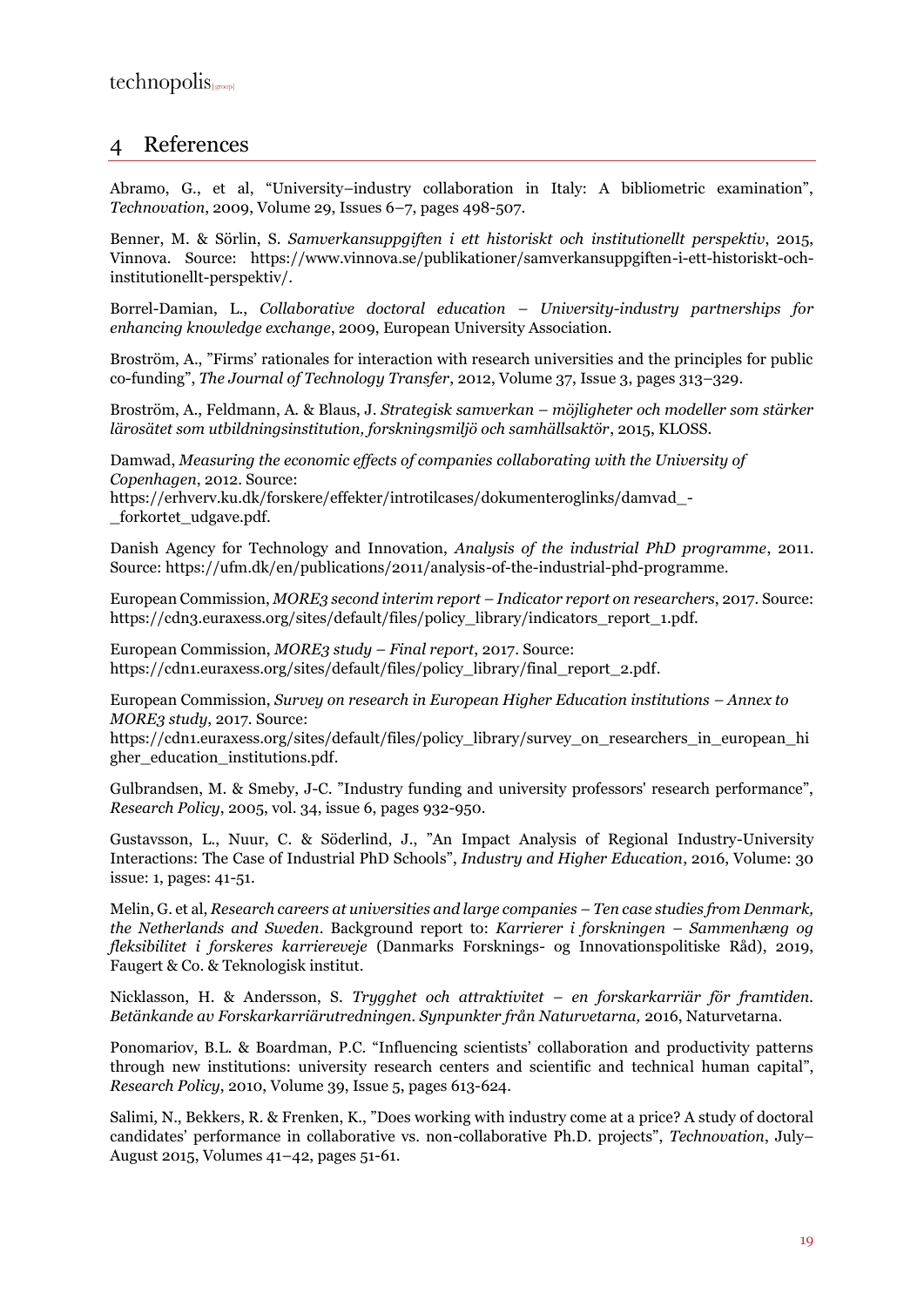Åström, T., Stern, P., Melin, G., Swenning, A., Grudin, M., Terrell, M. & Ärenman, E. *Evaluation of Swedish National Research Programmes for the Pharmaceutical, Biotechnology and Medical Technology Industries*, 2013, Faugert & Co Utvärdering.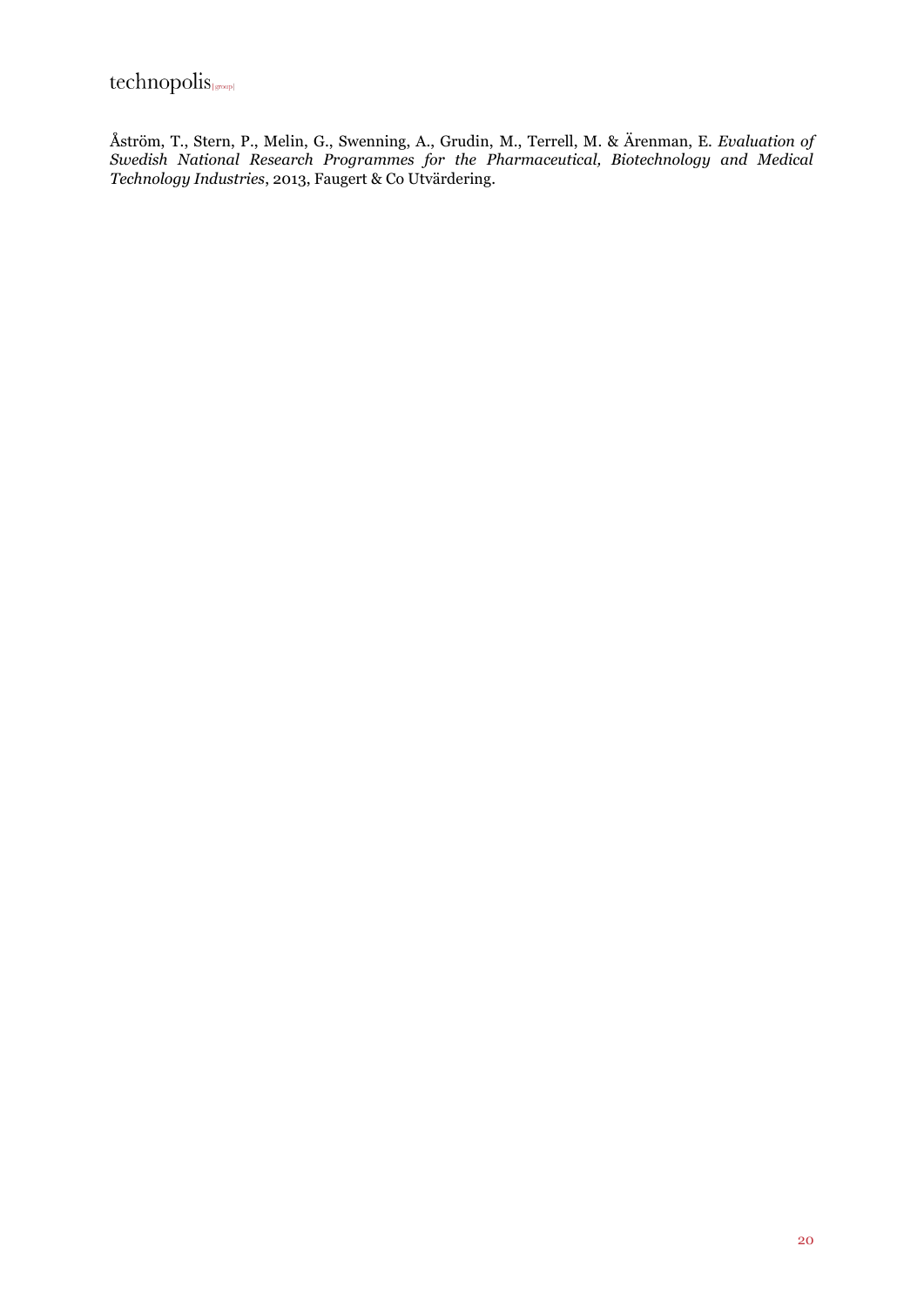## Appendix A Interview details

## Details of interviews with programme participants, supervisors and strategic actors

## A.1.1 Details of interviews

| <b>Methodological details</b> |                                                                                                                                                                                                                |  |  |
|-------------------------------|----------------------------------------------------------------------------------------------------------------------------------------------------------------------------------------------------------------|--|--|
|                               | The selection of interviewees was made by directly approaching possible<br>candidates of each respondent group.                                                                                                |  |  |
|                               | For ID participants; the first ID call managed by SSF was in 2014, therefore the<br>successful applicants of this round were approached. In two cases we contacted<br>'backup' individuals from the 2015 call. |  |  |
| Selection method              | For the ID participants supervisors, we tried to reach the already interviewed<br>ID's academic and industrial supervisors as far as possible. In 3 cases 'backup'<br>supervisors were chosen.                 |  |  |
|                               | SM participants were chosen from the Strategic mobility call of 2016                                                                                                                                           |  |  |
|                               | In addition to this, considerations regarding gender as well as geographical and<br>institutional scope were made.                                                                                             |  |  |
| Invites and reminders sent    | $13/05/2019 - 10/06/2019$                                                                                                                                                                                      |  |  |
| Total individuals contacted   | 31                                                                                                                                                                                                             |  |  |
| Bounced                       | $\Omega$                                                                                                                                                                                                       |  |  |
| Interviews conducted          | 21                                                                                                                                                                                                             |  |  |
| Response rate                 | 68%                                                                                                                                                                                                            |  |  |
|                               | Comment: All interviews were conducted via telephone or Slyne. In addition to the ones displayed in this table 4 scoping                                                                                       |  |  |

Comment: All interviews were conducted via telephone or Skype. In addition to the ones displayed in this table 4 scoping interviews with strategic actors in Sweden, Denmark and Norway were conducted (se[e A.2\)](#page-24-0).

| <b>Name</b>         | <b>Institution</b>                 | Category (ID/SM<br>participant, ID<br>supervisor) | Project carried out at                                              | Gender |
|---------------------|------------------------------------|---------------------------------------------------|---------------------------------------------------------------------|--------|
| Adelöf, Julia       | AstraZeneca                        | ID participant                                    | Primarily AstraZeneca                                               | F      |
| Anglart, Dorota     | <b>DeLaval</b>                     | ID participant                                    | DeLaval International AB /<br>SLU, Sveriges<br>lantbruksuniversitet | F      |
| Bengtsson, Erik     | Lunds universitet                  | ID participant                                    | Sony Mobile<br>Communications AB/Lunds<br>universitet               | M      |
| Bood, Mattias       | Göteborgs universitet/<br>Chalmers | ID participant                                    | Primarily AstraZeneca                                               | M      |
| Jacobsson, Sven     | Ericsson                           | ID participant                                    | Ericsson/Chalmers                                                   | M      |
| Kahlin, Magnus      | Saab                               | ID participant                                    | Saab/Linköpings universitet                                         | M      |
| Thesleff, Alexander | Chalmers                           | ID participant                                    | Integrum/Chalmers                                                   | M      |
| Bormann, Dierk      | <b>ABB</b> Corporate<br>Research   | SM participant                                    | <b>KTH</b>                                                          | M      |
| Broström, Markus    | Umeå universitet                   | SM participant                                    | Umeå Energi AB                                                      | M      |
| Fredriksson, Robert | Uppsala universitet                | SM participant                                    | QMED/Galderma                                                       | M      |
| Hallander, Per      | Saab AB                            | SM participant                                    | <b>KTH</b>                                                          | M      |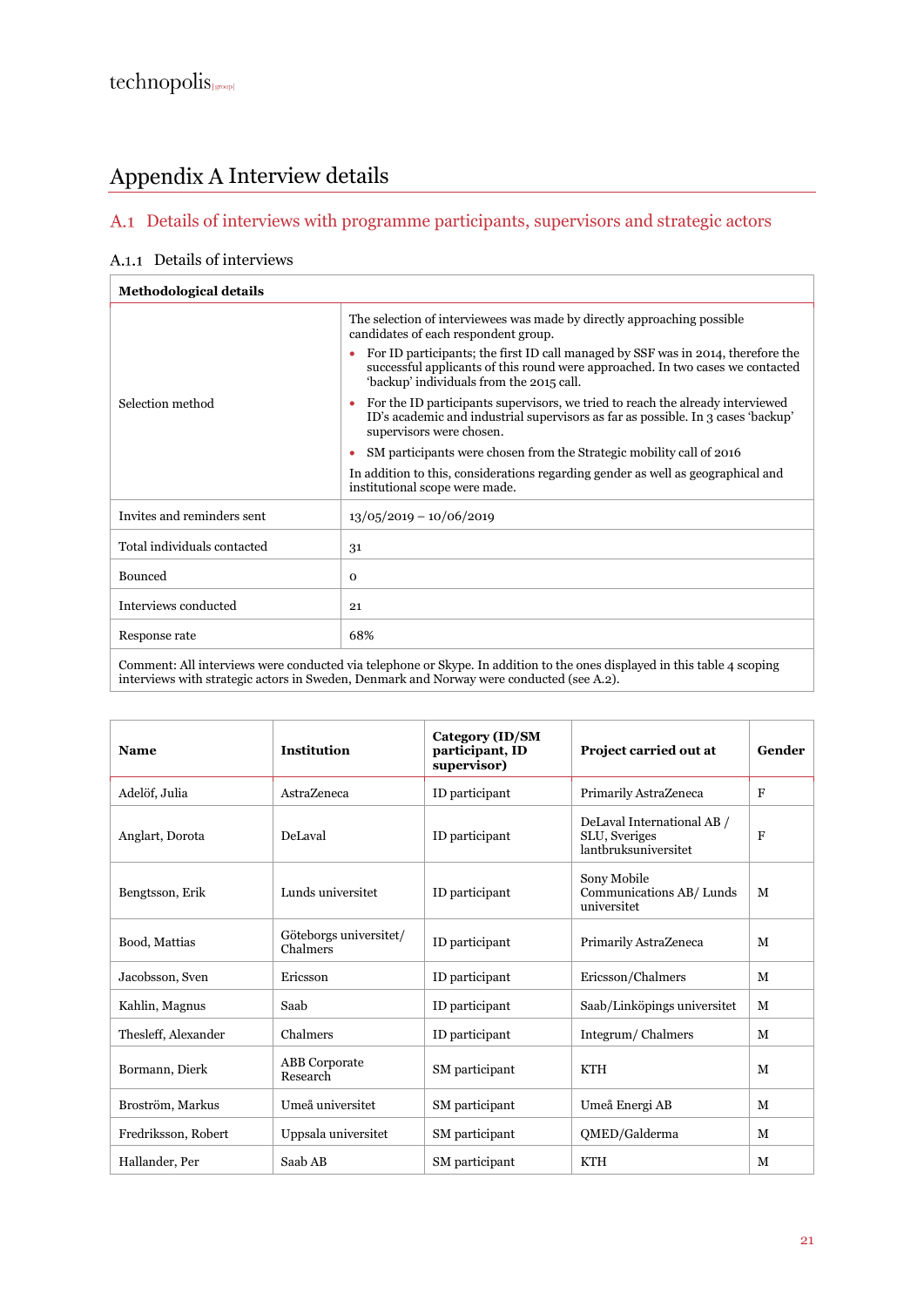| <b>Name</b>           | <b>Institution</b>               | Category (ID/SM<br>participant, ID<br>supervisor) | Project carried out at   | Gender      |
|-----------------------|----------------------------------|---------------------------------------------------|--------------------------|-------------|
| McKee, Sally          | Chalmers                         | SM participant                                    | Rambus Labs              | $\mathbf F$ |
| Pei Breivold, Hongyu  | <b>ABB</b> Corporate<br>Research | SM participant                                    | Mälardalens högskola     | $\mathbf F$ |
| Selegård, Linnea      | Saab Aeronautics                 | SM participant                                    | Linköpings universitet   | $\mathbf F$ |
| Ansell, Hans          | Saab Group                       | ID supervisor                                     |                          | M           |
| Lemurell, Malin       | <b>AstraZeneca</b>               | ID supervisor                                     |                          | $\mathbf F$ |
| Moverare, Johan       | Linköpings universitet           | ID supervisor                                     |                          | M           |
| Niklaus, Frank        | KTH                              | ID supervisor                                     | $\overline{\phantom{a}}$ | M           |
| Ohlin, Mats           | Lunds universitet                | ID supervisor                                     | $\overline{\phantom{a}}$ | M           |
| Zetterberg, Madeleine | Göteborgs universitet            | ID supervisor                                     | $\overline{\phantom{a}}$ | F           |
| Öktem, Ozan           | <b>KTH</b>                       | ID supervisor                                     | $\overline{\phantom{a}}$ | M           |

#### A.1.2 Interview questions

#### A.1.1.1 Interview questions: ID/SM-participants

- Briefly describe what you are doing now after your SM period.
- Please describe what your project was about; the parties involved; whether the cooperation was new or established before and who initiated the cooperation.
- Why did you apply for the ID/SM programme with the project?
- Are there any other mobility programmes similar to SFF's that you know of?
	- Differences/similarities with SFF's ID program?
	- Did you ever consider applying or any of these programmes with your project? Why/Why not?
- The intersectoral researcher mobility in Sweden is relatively small, against this background: what do you perceive as the biggest obstacle to intersectoral mobility?
	- What incentives would need to be in place to counteract this?
- How was your mobility period?
	- Any positive/negative experiences?
	- Did the experience match pre-existing expectations (or myths) regarding intersectoral mobility?
- How did the contact with SSF (in terms of administration, financing, questions etc.) work?
- The intersectoral researcher mobility in Sweden is relatively small (against this background): What do you perceive as the biggest obstacle to intersectoral mobility?
	- Did you experience the obstacle yourself?
	- Did you experience any other obstacle?
	- What incentives would need to be in place to counteract the obstacle(s)?
- Are there any measures for increased intersectoral mobility as SSF as financier could work with? If so, what?
- Is there anything else you would like to add regarding the mobility programme, or about intersectoral mobility that we have not already touched on?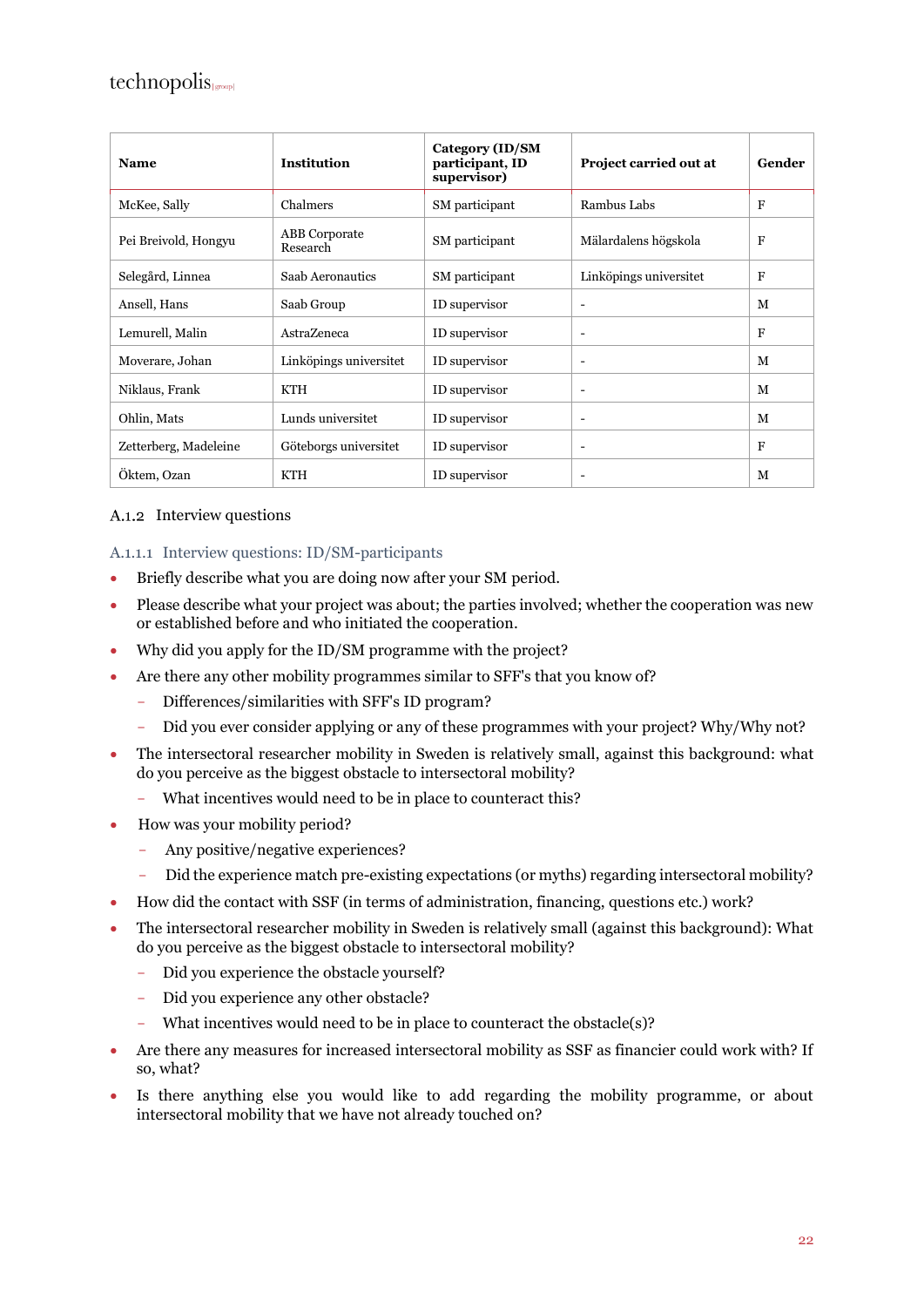#### A.1.1.2 Interview questions: ID supervisors (both academic and industrial)

- Describe briefly what the project was about.
	- Why did you apply to the ID programme with the project? Was the cooperation between project parties a new or already established one?
- Are there any other mobility programmes similar to SFF's that you know of? Differences/similarities with SFF's ID program? Did you ever consider applying or any of these programmes with your project? Why/Why not?
- The intersectoral researcher mobility in Sweden is relatively small (against this background): what do you perceive as the biggest obstacle to intersectoral mobility?
	- What incentives would need to be in place to counteract this?
- Are there any measures for increased intersectoral mobility as SSF as financier could work with? If so, what?
- Is there anything else you would like to add regarding the mobility programme, or about intersectoral mobility that we have not already touched on?

#### <span id="page-24-0"></span> $A.2$ Details of scoping interviews with strategic actors

#### A.2.1. Interviewees

| <b>Name</b>          | <b>Institution</b>                                                            | Country |
|----------------------|-------------------------------------------------------------------------------|---------|
| Frida Lawenius       | Naturvetarna, Public Policy and Government Relations                          | Sweden  |
| Håkan Regnér         | SACO, Social Policy Department                                                | Sweden  |
| Fredrik Niclas Piro  | The Nordic Institute for Studies in Innovation, Research and Education (NIFU) | Norway  |
| Leif Henrik Jakobsen | Denmark's Technological Institute                                             | Denmark |

#### A.1.3 Interview questions

#### A.2.1.1 Interview questions: strategic actors (Swedish)

The scoping interviews with the Swedish strategic actors were open in their character, therefore the questions below only reflect the overarching questions, and not specific follow-up or sub-questions.

- What kinds of 'common understandings' regarding intersectoral mobility in Sweden are there?
	- What are myths and facts about intersectoral mobility (in Sweden)?
	- What do your union members think about it?
- What do you perceive as the biggest obstacle(s) to intersectoral mobility in Sweden?
- What does intersectoral mobility look like outside Sweden? (Internationally, and in other Scandinavian countries)
- What would SFF as a research financier and owner of a number of industrial doctoral and researcher mobility programmes be able to do to counteract obstacles to the Swedish intersectoral mobility?
	- What incentives would need to be in place to counteract this?
	- Something else that SFF should do?
- Anything else you would like to add?

A.2.1.2 Interview questions: strategic actors (Danish and Norwegian)

• What does the mobility between academia and industry for researchers look like in Denmark/Norway?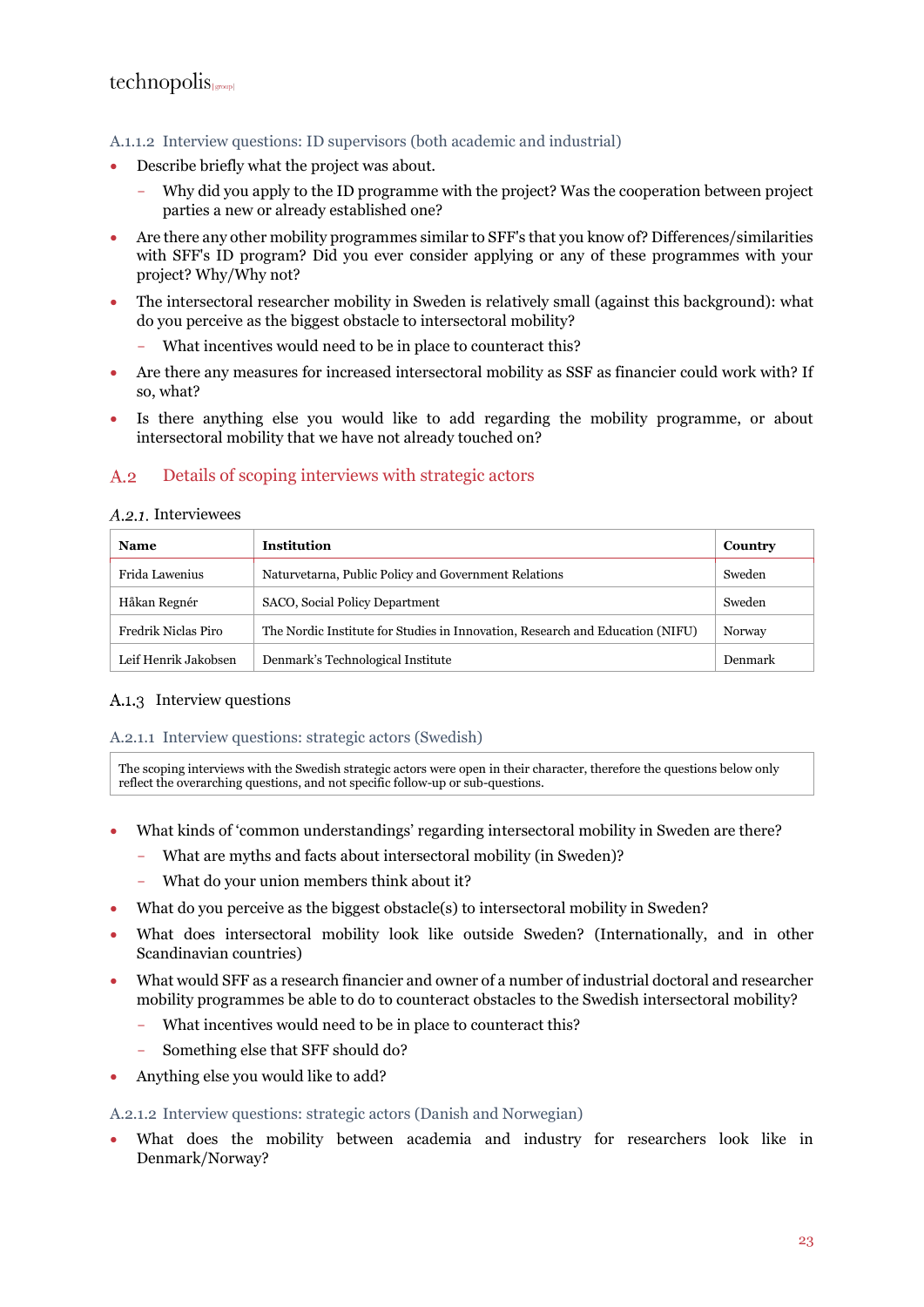- Do your researchers tend to move between academia and industry?
- We know that there is the ErhvervsPhd order/Nærings-Ph. D.-order in Denmark/Norway: Can you tell us a little more about it? Positive/negative experience regarding it?
- Do you have any other support/schemes for researchers who want to move between academia and industry in your country? (e.g. other programmes/measures from public financiers, grant providers or universities etc.)
- Is there anything else you would like to add regarding the mobility programme, or about intersectoral mobility that we have not already touched on?